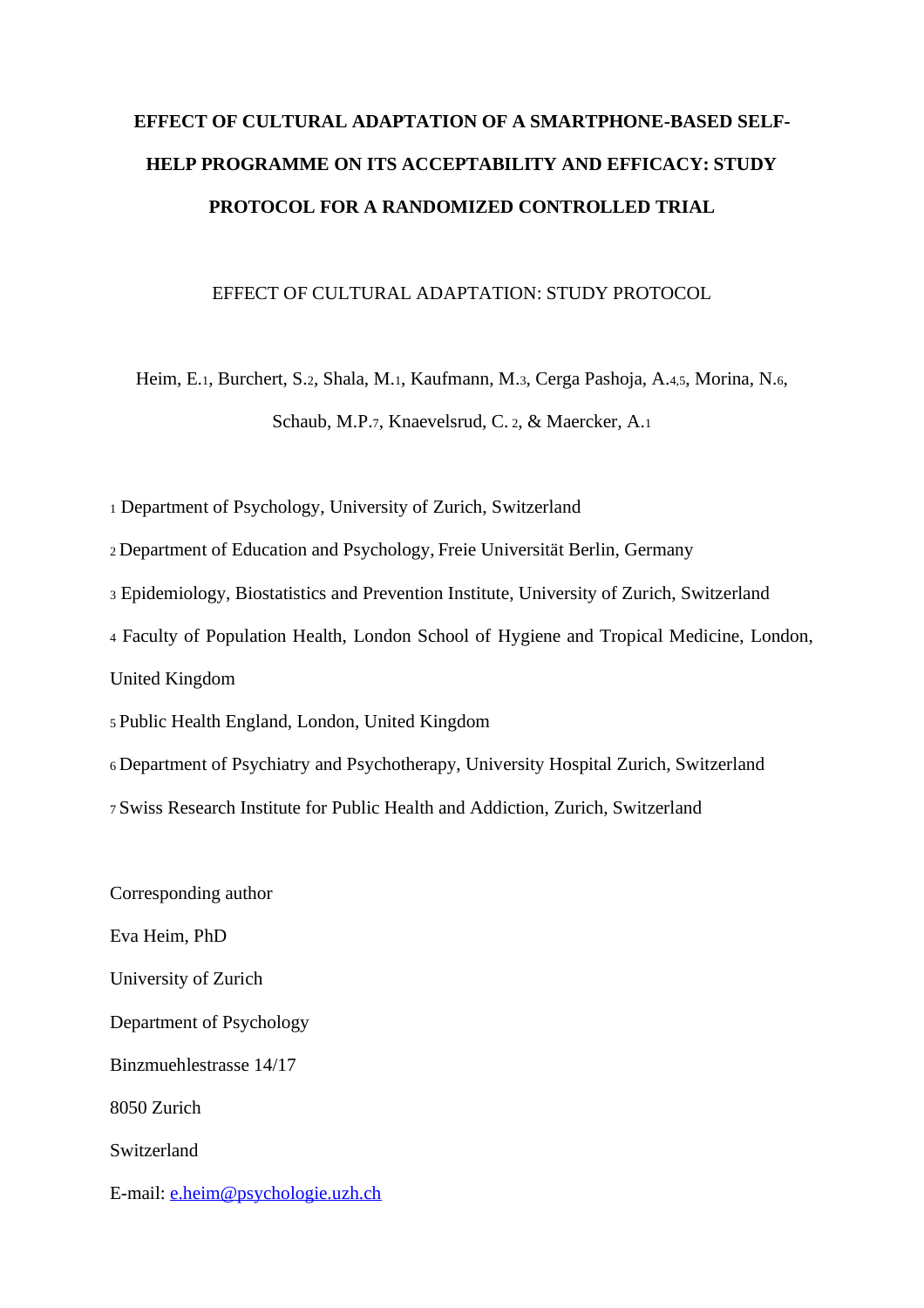Phone: +41 (0)44 635 7326

Financial support: The project is supported by the Swiss National Science Foundation (grant 10001C\_169780) and the Swiss Foundation for Psychiatry and Psychotherapy.

No competing interests.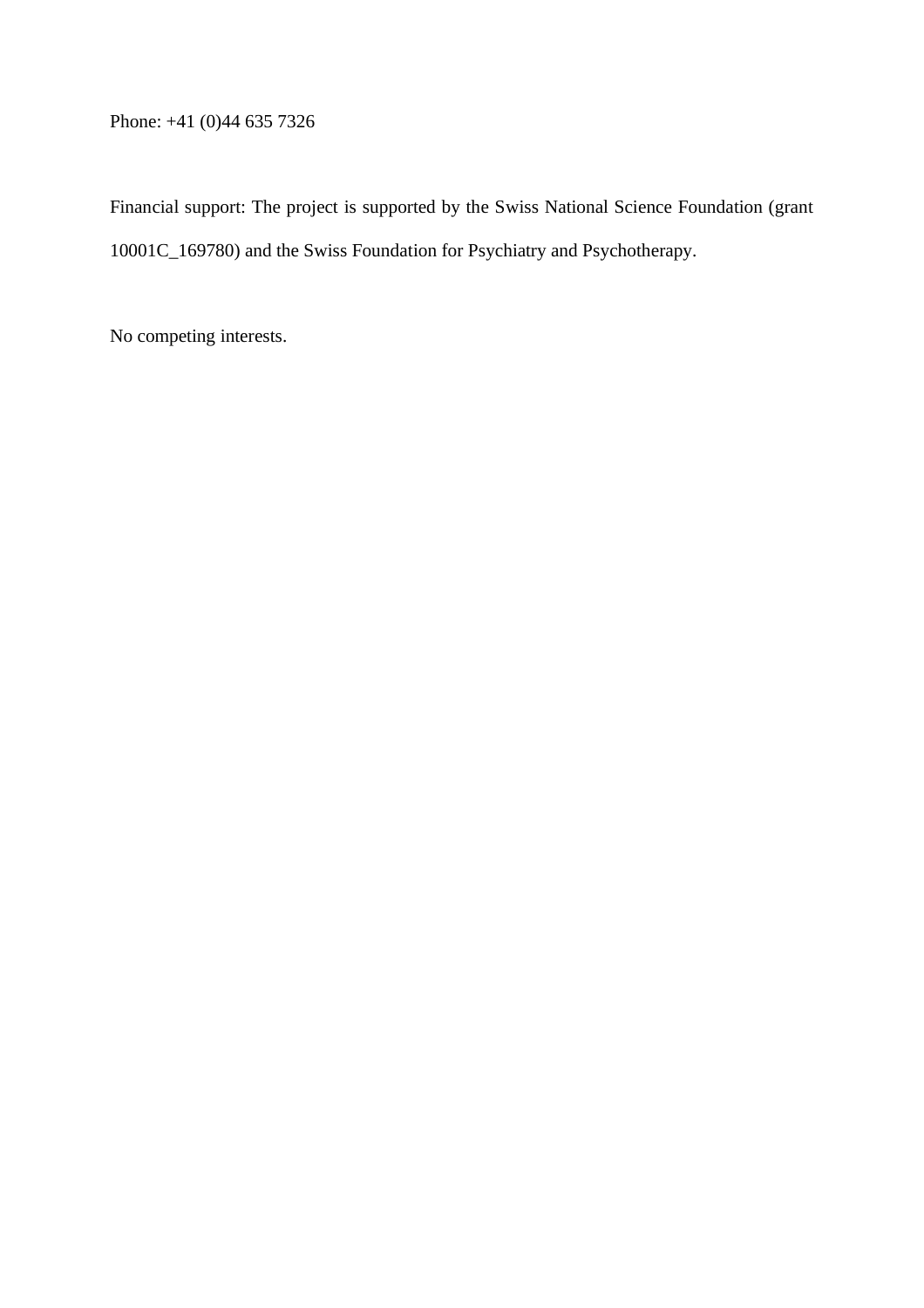#### **Abstract**

*Background:* In order to narrow the world-wide treatment gap, innovative interventions are needed that can be used among culturally diverse groups, e.g., immigrant populations in highincome countries. Research on cultural adaptation of psychological interventions indicates that a higher level of adaptation is associated with a higher effect size of the intervention. However, direct comparisons of different levels of adaptations are scarce and have not been done with self-help interventions.

*Aims:* This study will use a Smartphone-based self-help programme called Step-by-Step (Albanian: Hap-pas-Hapi) for the treatment of psychological distress among Albanianspeaking immigrants in Switzerland and Germany. Two levels of cultural adaptation (i.e., surface vs. deep structure adaptation) will be compared. We hypothesise that the deep structure adaptation will enhance the acceptance and effect size of the intervention. The deep structure adaptation was done based on an ethnopsychological study to examine the target population's cultural concepts of distress.

*Methods:* We will conduct a two-arm, single-blind randomised controlled trial. Participants will be randomly assigned to the surface vs. deep structure adaptation version of Hap-pas-Hapi (1:1 allocation using permuted block randomization). Inclusion criteria are good command of the Albanian language, age above 18, and elevated psychological distress (Kessler Psychological Distress Scale score above 15). Primary outcome measures are the total score of the Hopkins Symptom Checklist and the number of participants who completed at least three (out of five) sessions. Secondary outcomes are global functioning, well-being, symptoms of post-traumatic stress, and self-defined problems. In addition, we will test a mediation model, hypothesizing that the deep structure adaptation will address fatalistic beliefs and enhance alliance with the self-help programme, which in turn increases the acceptance and effect size of the intervention. And finally, we will measure acculturation and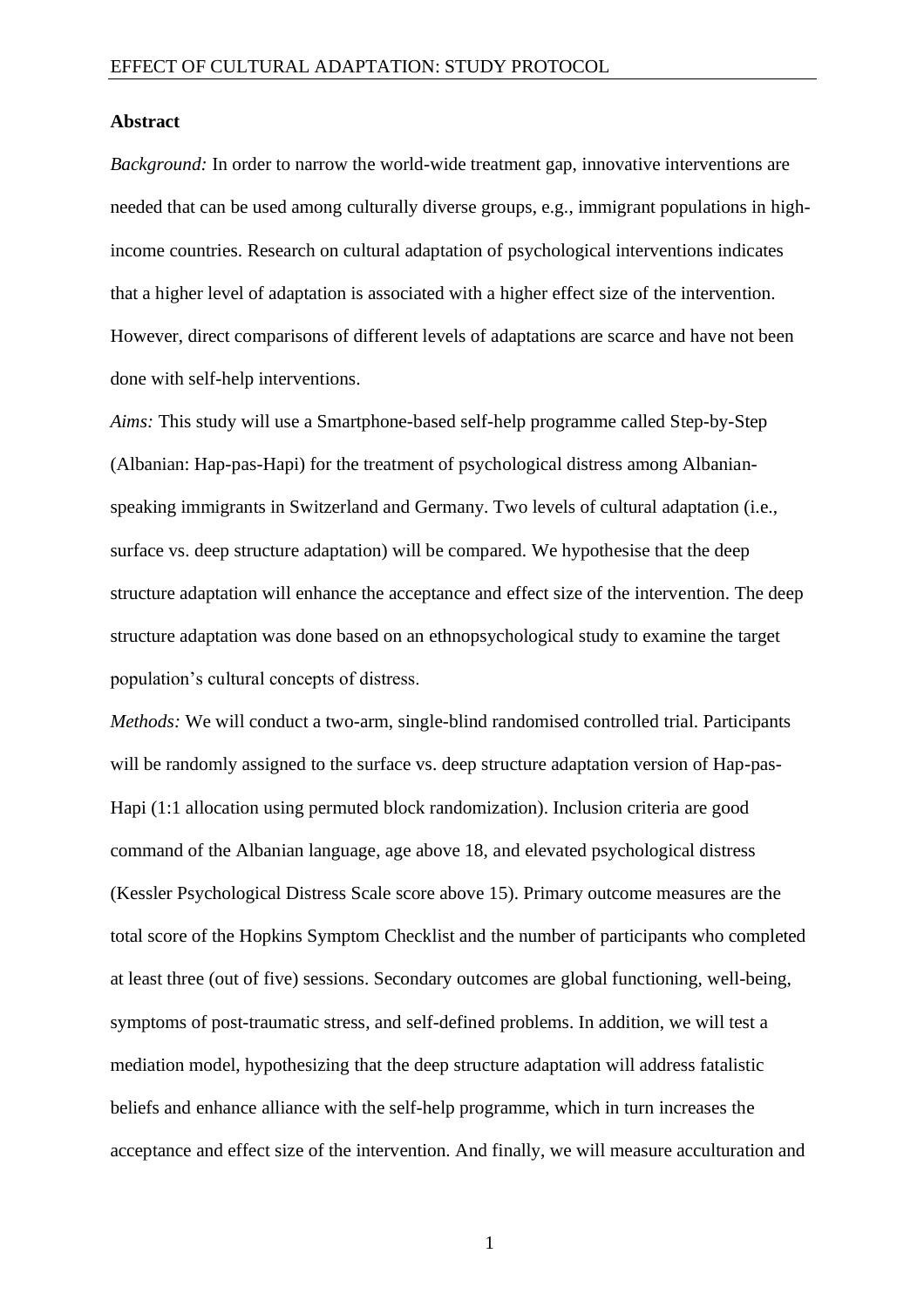hypothesise, that with higher levels of acculturation, the effect of the deep structure adaptation will diminish.

*Discussion:* This is the first study to directly compare two different levels of cultural adaptation of an online self-help programme for the treatment of psychological distress among immigrants in high-income countries. We aim to deliver theory-driven and methodologically rigorous empirical evidence regarding the effect of cultural adaptation on the acceptance and effect size of this self-help programme.

Trial registration: clinicaltrials.gov NCT04230135

**Key words:** Cultural adaptation, psychological interventions, mobile mental health, self-help, immigrants, online interventions, cultural concepts of distress, fatalism, working alliance, acculturation

# **Highlights**

- In cultural adaptation research, empirical evidence based on experiments is scarce.
- Internet-based interventions can be used for this purpose, as content can be changed easily.
- This study will compare two levels of cultural adaptation: surface vs. deep structure adaptation
- We hypothesise that the deep structure adaptation will enhance treatment adherence and efficacy.

# **1-sentence teaser**

Experimental designs are needed to advance our knowledge on cultural adaptation. Such research may contribute to better understand the mechanisms of action in psychological interventions.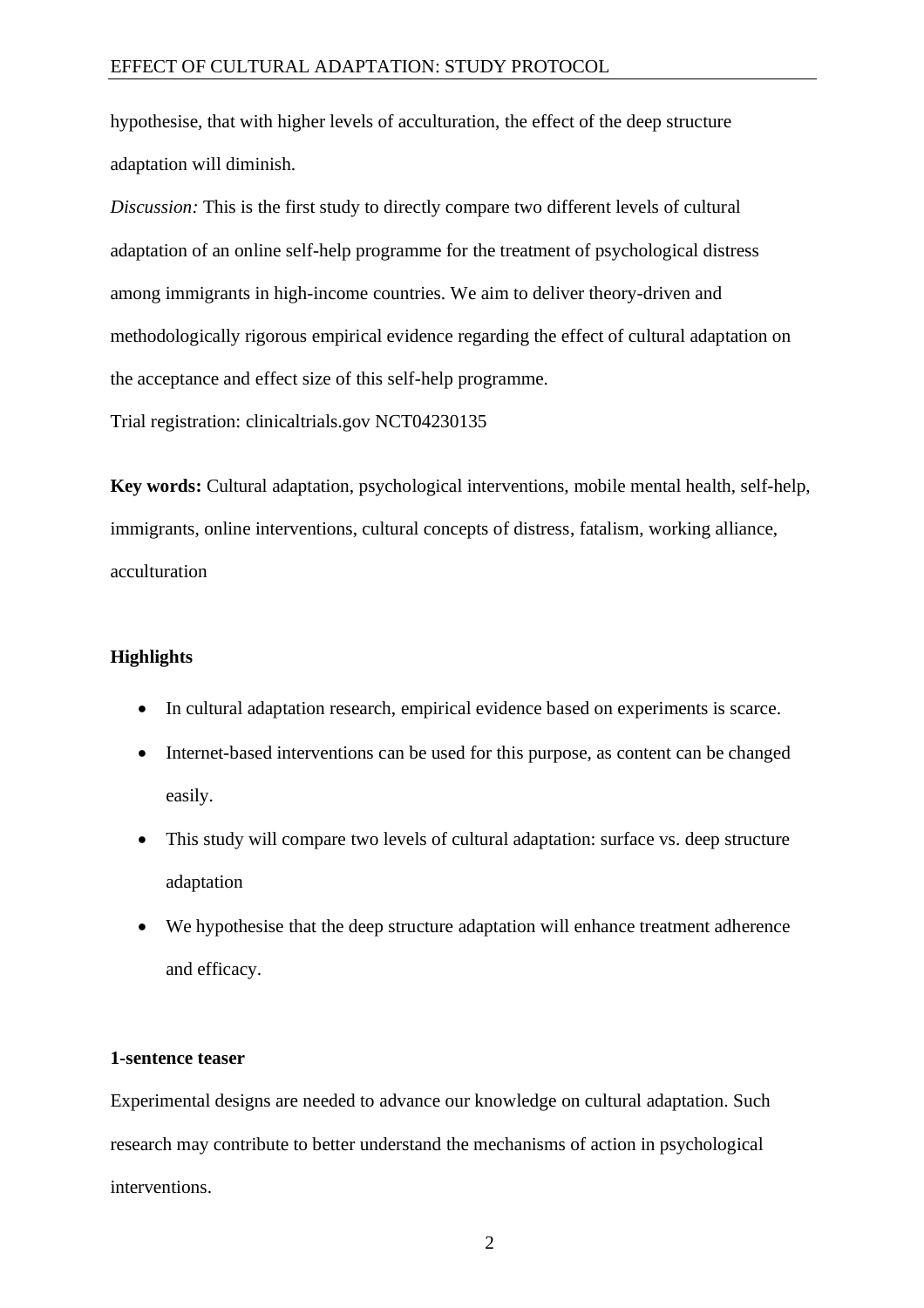#### **Background**

Common mental disorders (CMDs) such as depression, anxiety, and post-traumatic stress disorder (PTSD) contribute to a significant burden of disease worldwide (Whiteford et al., 2013), particularly among populations affected by armed conflicts and migrant populations (Charlson et al., 2016; Turrini et al., 2017). Negative effects of violent conflicts and migration on mental health often persist over years or decades (de Jong et al., 2003), e.g., in survivors of the Balkan wars (Bogic et al., 2015; Priebe et al., 2010). Effective, affordable and safe psychological interventions for the treatment of CMDs exist (Munder et al., 2018; Smith & Glass, 1977; Wampold & Imel, 2015) and have increasingly and successfully been tested among culturally diverse groups (Cuijpers et al., 2018; Singla et al., 2017; van Ginneken et al., 2013). However, due to barriers such as mental health-related stigma and lack of resources, a high number of people affected by CMDs still do not receive adequate treatment (Demyttenaere et al., 2004).

According to the World Mental Health Survey, the treatment gap (i.e., percentage of people in need of treatment who have not received adequate treatment) for CMDs is around 60% in high-income countries (HIC), 65% in upper-middle-income countries, and over 80% in lower-middle-income countries (Alonso et al., 2018; Thornicroft et al., 2017). In HIC, access to mental health care is particularly limited for culturally diverse groups (i.e., asylum seekers, refugees, and other migrants), due to barriers such as poor command of the host country language, cultural beliefs about mental health, lack of trust towards mental health services, and mental health-related stigma (Priebe et al., 2016).

Evidence from the field of cultural clinical psychology shows that the validity of diagnostic categories developed in Western, Educated, Industrialised, Democratic, and Rich (WEIRD, Henrich et al., 2010) countries may be limited when applying them in other cultural groups, a fact that is also known as the "category fallacy" (Kleinman, 1977). In other words, symptom patterns found among different cultural groups do not necessarily correspond to the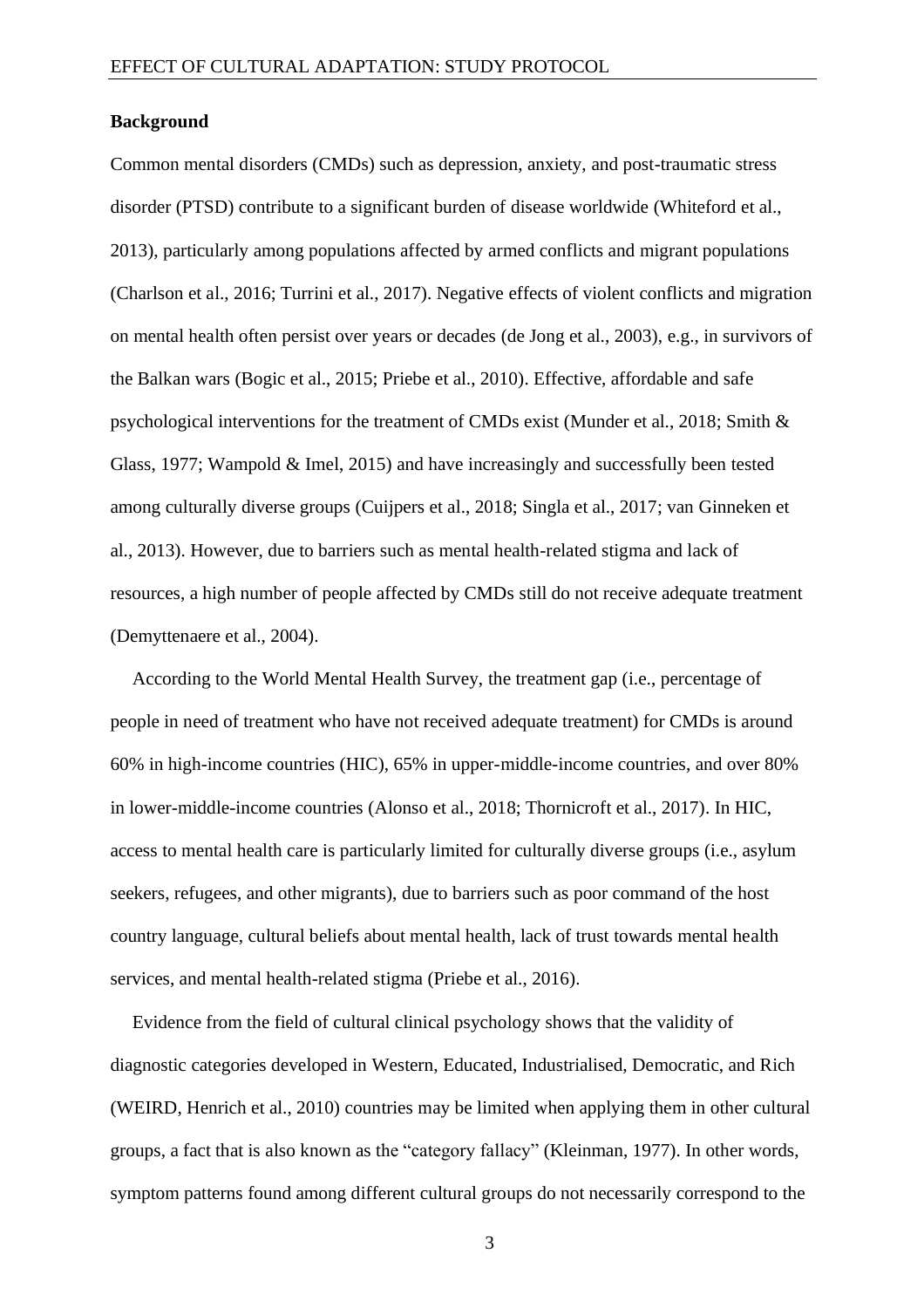symptom patterns that were agreed to be diagnosed as "major depression" or "panic disorder" in our current diagnostic manuals. It is for this reason that the Lancet Commission on Global Mental Health and Sustainable Development (Patel et al., 2018) strongly suggests moving towards "dimensional approaches of symptom spectra rather than discrete categories of mental disorder" (p. 11). Especially at less severe stages, symptom patterns of CMDs may largely overlap and can therefore be better described more generally in terms of "psychological distress" (Ryder & Chentsova-Dutton, 2015).

#### *Internet-based interventions to address the mental health treatment gap*

Internet-based interventions are currently propagated as one potential measure to address the worldwide mental health treatment gap (Schröder et al., 2016). A large number of randomised controlled trials (RCTs) tested the efficacy of internet-based interventions and delivered promising effect sizes. An umbrella review of recent meta-analyses showed effect sizes of d/g  $= 0.44 - 0.9$  for depression and  $d/g = 0.7 - 1.31$  for different anxiety disorders (Andersson et al., 2019). Most of these trials were conducted in HIC, although there is a growing number of studies testing Internet-based interventions among culturally diverse groups (Naslund et al., 2017). Ethnic minorities are generally under-represented in clinical trials in HIC (Hussain-Gambles et al., 2004; Wendler et al., 2005), and there is a lack of evidence on the extent to which results from one cultural group can be transferred to another one.

One RCT in the Netherlands examined the efficacy of a culturally adapted onlineintervention for the treatment of depression among Turkish immigrants (Ünlü Ince et al., 2013). No significant difference was found in symptom improvement in the experimental group compared to the control group, although the same intervention had shown a medium effect size in a Dutch sample (van Straten et al., 2008). Results might be explained by the small sample size (and hence low power), but the drop-out rate among Turkish participants was 42% at post-test and 62% at three-months follow-up, compared to 17% at post- and follow-up in the Dutch sample.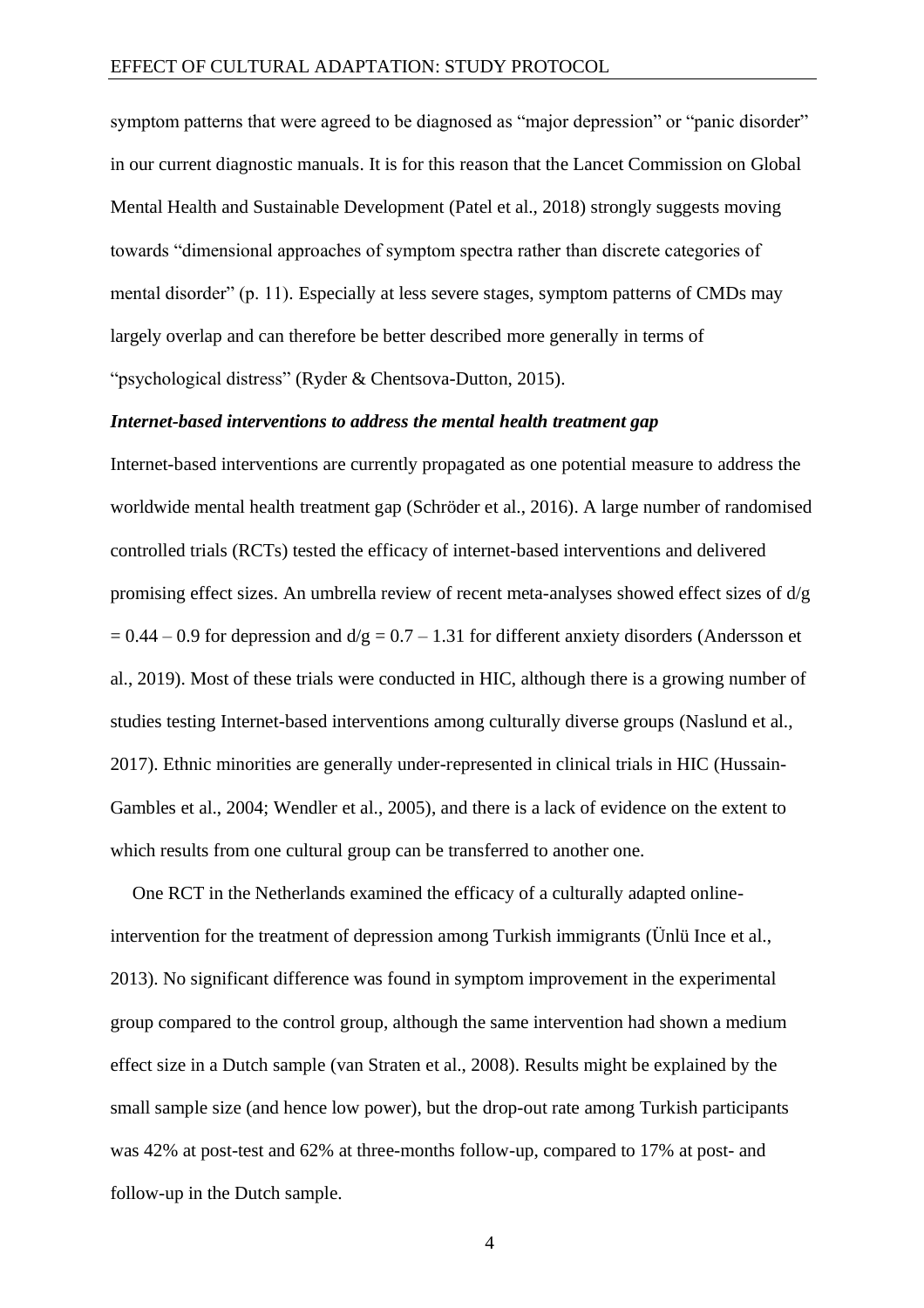World Health Organization (WHO), in collaboration with the Ministry of Public Health in Lebanon, the Freie Universität (FU) Berlin, and the University of Zurich, have developed an online intervention called Step-by-Step for the treatment of depression among culturally diverse groups (Carswell et al., 2018). Effectiveness and cost-effectiveness of Step-by-Step will be tested in three parallel RCTs among Syrian refugees in Germany, Sweden, and Egypt (*N =* 500 per site) within the EU-funded STRENGTHS project (Sijbrandij et al., 2017), and in two parallel RCTs among Syrian refugees and other people residing in Lebanon (*N =* 500 per group), under the lead of WHO and the Lebanese Ministry of Public Health. Step-by-Step was written in English and developed in a "generic" approach, designing illustrations and narratives in a way that they can potentially speak to people from different contexts (Carswell et al., 2018). Thereafter, it was culturally adapted for different cultural groups living in Lebanon (Abi Ramia et al., 2018).

# *Cultural adaptation*

There is an ongoing debate on the extent to which cultural adaptation of psychological interventions contributes to their acceptability, efficacy, and effectiveness. Empirical evidence from ethnopsychological studies has revealed cultural variety in so-called idioms of distress, i.e., the way how symptoms of CMDs are expressed (Haroz et al., 2017; Kohrt et al., 2014), and how different cultural groups explain the emergence of such symptoms, which is also known as explanatory models (Bhui & Bhugra, 2002; Bhui et al., 2006). Explanatory models reveal people's implicit assumptions about mind-body relationships and religious or spiritual beliefs (e.g., Kohrt & Hruschka, 2010). In DSM-5, culturally diverse idioms of distress and explanatory models are subsumed under the term cultural concepts of distress (CCD) (American Psychiatric Association, 2013; Kohrt et al., 2014). In literature, different ways of adapting psychological interventions to such CCD are discussed (Heim & Kohrt, 2019).

Bernal et al. (2009) define cultural adaptation as "the systematic modification of an evidence-based treatment (EBT) or intervention protocol to consider language, culture, and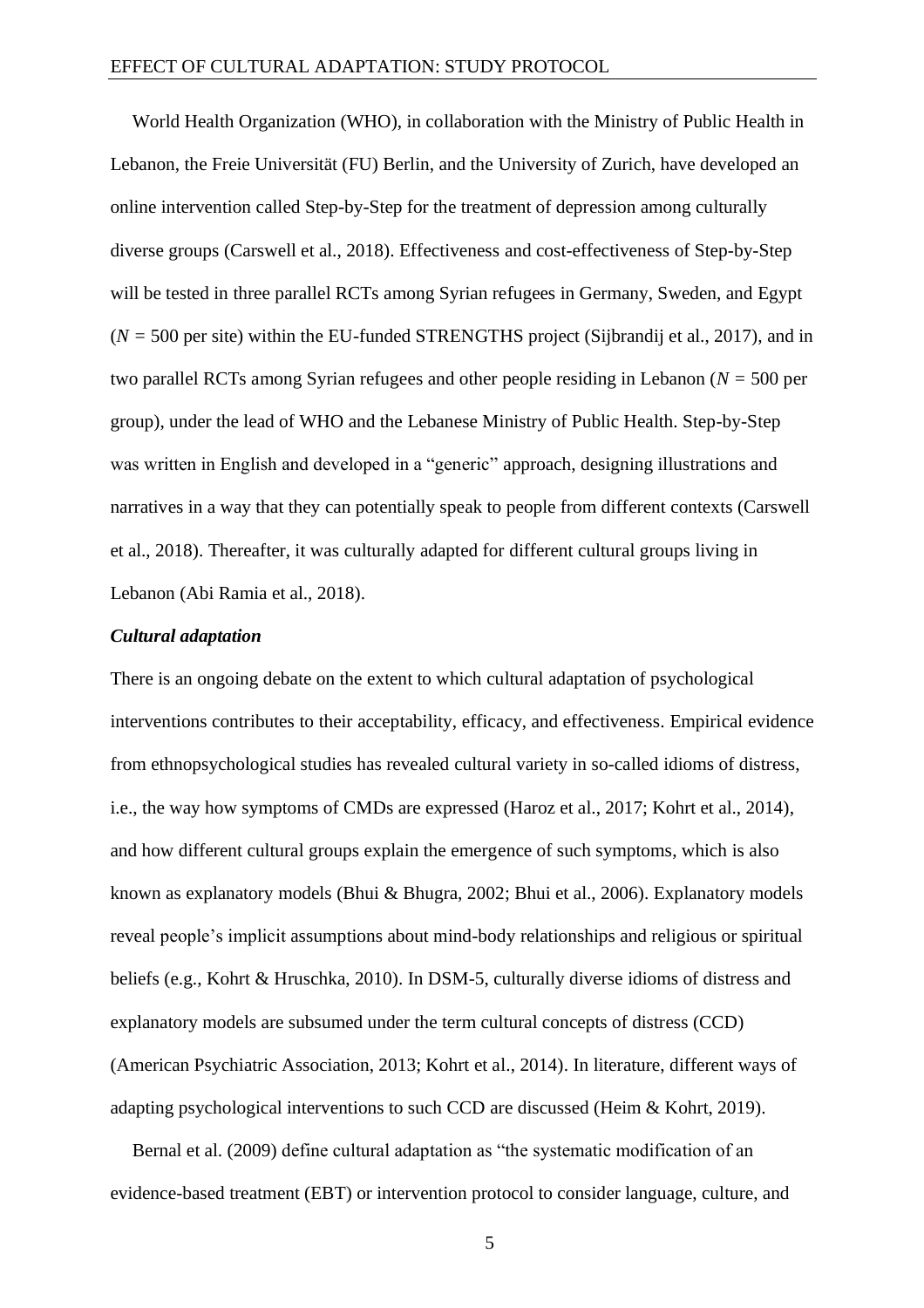context in such a way, that it is compatible with the client's cultural patterns, meanings, and values" (p. 362). Bernal and colleagues (Bernal et al., 1995; Bernal & Sáez-Santiago, 2006) proposed a framework of cultural adaptation which includes eight elements, i.e., language, metaphors, therapeutic relationship, treatment goals, content, methods, concept, and context of the intervention. Most studies on cultural adaptation have focused on face-to-face treatments, but there is an increasing number of studies that systematically describe the cultural adaptation of internet-based interventions. As an example, Salamanca-Sanabria et al. (2019) adapted an internet-based intervention for the treatment of depression in Colombia. They used a mixed method approach, which integrated several frameworks for cultural adaptation. Furthermore, they designed the Cultural Relevance Questionnaire (CRQ) to systematically assess culturally relevant information for adapting the intervention.

Current evidence on cultural adaptation of psychological interventions leaves many questions open. In a meta-analysis, Griner and Smith (2006) found a moderate effect size for the comparison of culturally adapted interventions with different control conditions  $(d = 0.45)$ . Two meta-analyses, one of which focused on minimally guided interventions only, revealed that the efficacy of interventions increases with the number of implemented adaptation elements of the Bernal framework (Harper Shehadeh et al., 2016; Smith et al., 2011). Benish et al. (2011) showed that cultural adaptation of the "illness myth," i.e., the explanatory model provided to patients for their symptoms, was the sole moderator of larger effect sizes of culturally adapted psychotherapy when compared to other active treatments (*d*  $= 0.21$ ). Moreover, the most recent meta-analysis found a medium effect size (Hedge's g = .52) for the direct comparison between culturally adapted and non-adapted versions of the same intervention (Hall et al., 2016). This finding was based on only nine (13% of the totally included) studies, all of which were face-to-face treatments. More research is needed to study such direct comparisons, especially in the field of self-help interventions, where such direct comparisons have not been done so far (Harper Shehadeh et al., 2016).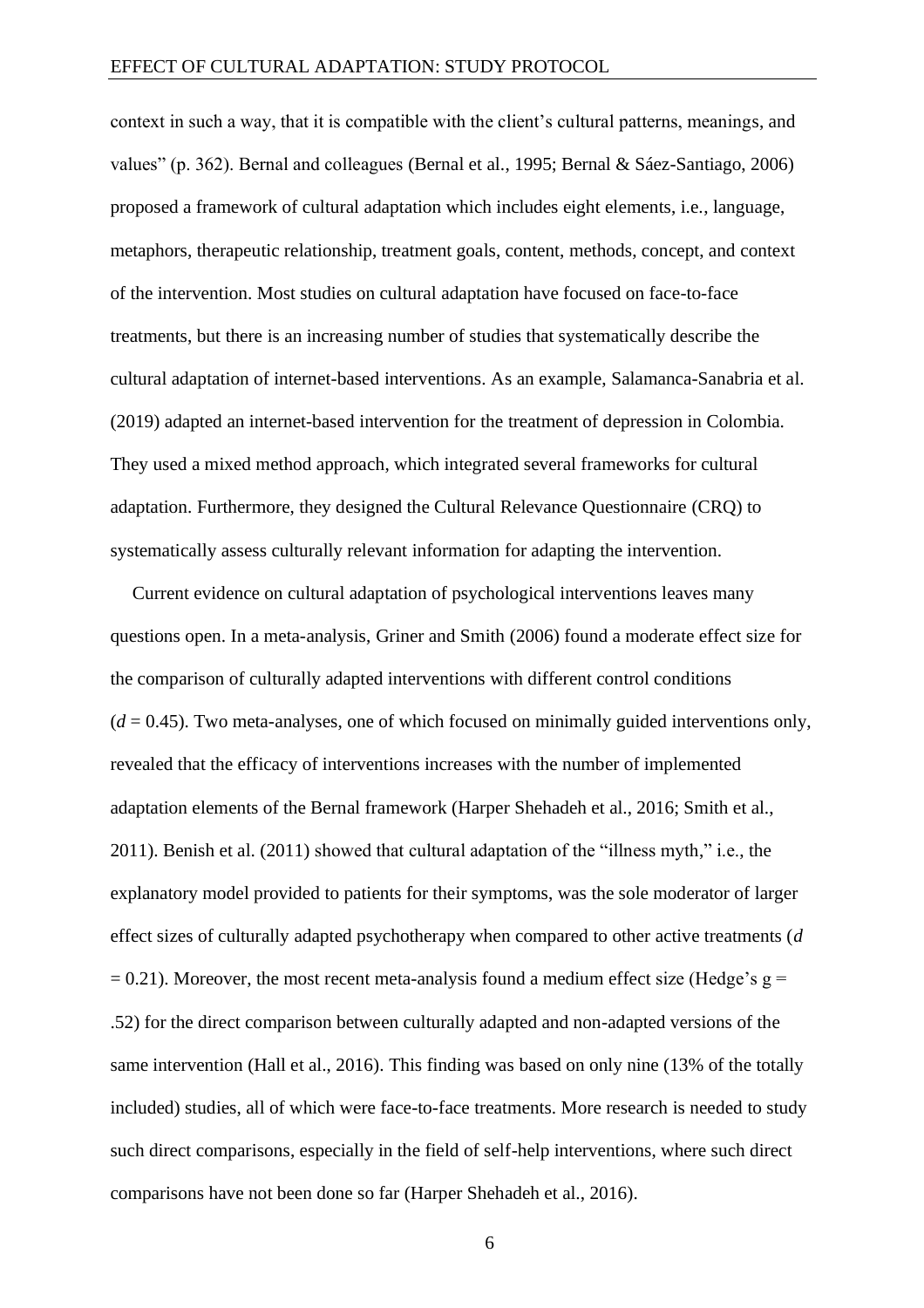For direct comparisons, it is essential to define the levels of cultural adaptations to be compared. Resnicow et al. (1999) differentiate between *surface* and *deep structure* adaptations to health interventions. Surface adaptations refer to matching materials (e.g., illustrations, language), as well as channels and settings for treatment delivery to observable characteristics of the target population. By contrast, deep structure adaptations take into account how cultural, social, environmental, or historical factors influence health behaviours. Such adaptations are based on assumptions of how members of a particular cultural group perceive the cause, course, and treatment of a particular illness. In a new conceptual framework, Heim and Kohrt (2019) suggest adapting psychological interventions to CCD, i.e., to the idioms of distress and explanatory models of the target population. Adaptations to CCD can be considered as deep structure adaptations as defined by Resnicow et al. (1999).

When adapting interventions to CCD, addressing fatalism might be one key aspect. An ethnopsychological study among Albanian-speaking immigrants in Switzerland (Shala, Morina, Salis Gross, et al., 2020) showed that participants understood their suffering as part of normal life, given by God or fate (*fati*), and something that cannot be cured but has to be borne with endurance (*durim*). The concept of fate is also described in Islamic understandings of suffering: "The notion of qadar (المَقَدَر, ' fate') is central to this context. This acceptance of fate should not be equated with fatalism, but can be better understood within a framework of self-abandonment, which is reflected in the value of patience in the face of helplessness and adversity, such as illness and loss. Life may be viewed as a transient phase of existence, a testing place for the eternal life that comes after death" (Hassan et al., 2015, p. 27).

A similar concept of suffering has also been described among Turkish immigrants in Germany (Franz et al., 2007; Reich et al., 2015). When compared to German patients, Turkish immigrants show more fatalistic-external control attributions for mental distress, which results in lower motivation for psychotherapy. Based on these findings, Reich et al. (2019) developed a web-based intervention to enhance motivation for psychotherapy among Turkish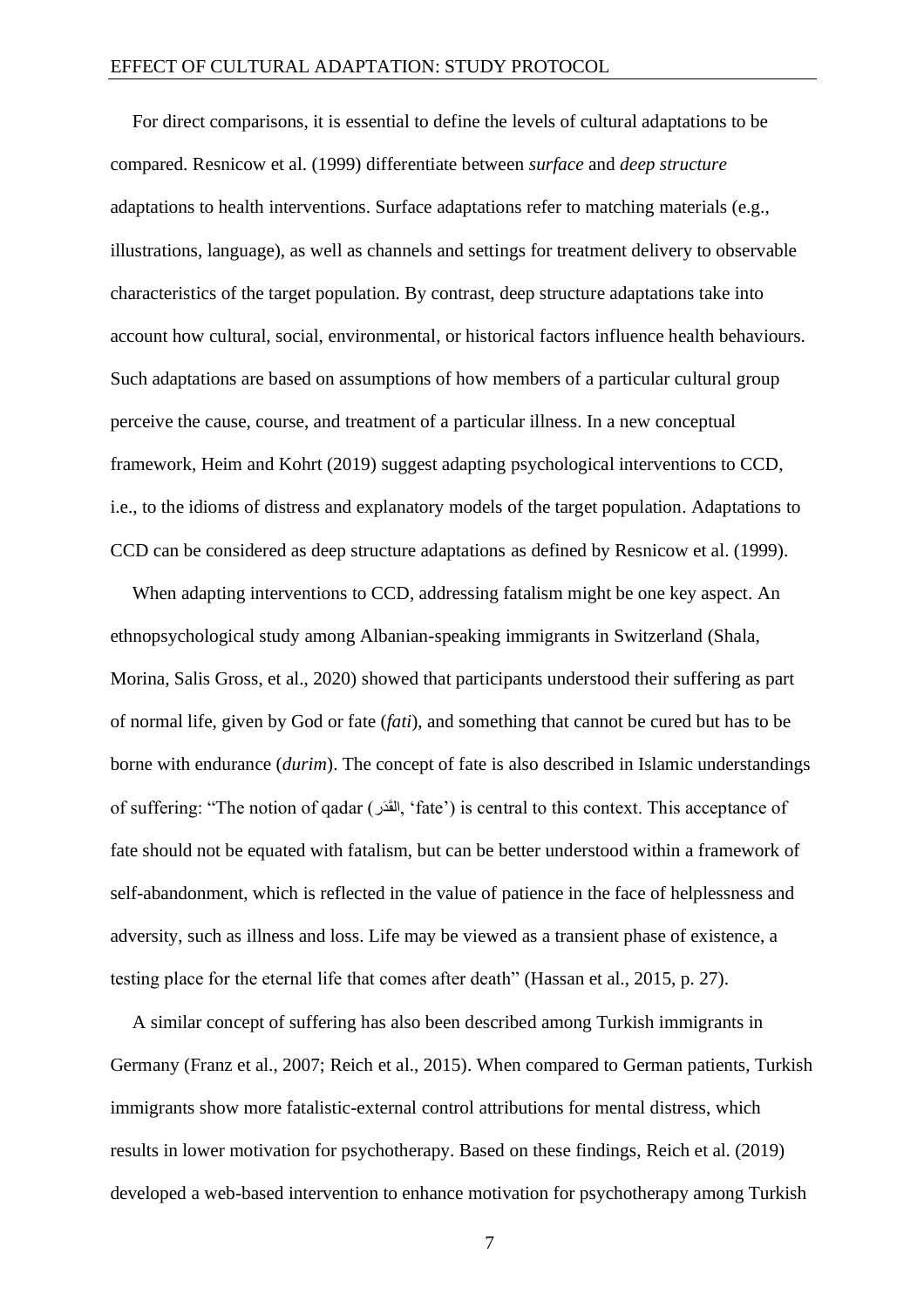immigrants in Germany. In a pilot study, they found that this intervention enhanced treatment motivation and reduced fatalistic beliefs. Fatalism might therefore be a relevant aspect in cultural adaptation of psychological interventions for migrants.

It seems plausible that decreasing fatalism contributes to enhanced treatment motivation and adherence. In addition, addressing fatalism may have an effect on symptom improvement that goes beyond increased adherence. Providing a convincing treatment rationale is most likely one of the most powerful unspecific factors in psychotherapy (Gaab et al., 2019; Wampold, 2007; Wampold & Imel, 2015). Fostering the belief that distress can be reduced and well-being can be increased through the use of psychological techniques most likely has an effect on symptoms on its own, aside from the specific effect produced by the techniques themselves. This is not to be confounded with the well-known "placebo-effect"  $-$  i.e., an observed symptom improvement based on the belief that a treatment is helpful, even if no treatment is provided at all (Enck et al., 2013). Rather, providing a treatment rationale induces hope and strengthens self-efficacy (i.e., the belief in one's capabilities to do something to feel better). Such a treatment rationale most likely has healing effect itself and can therefore be considered as an "active ingredient" of psychological treatment (Gaab et al., 2019).

#### *Acculturation*

When examining the impact of cultural adaptation on the acceptability and efficacy of a selfhelp intervention among immigrants in HIC, different levels of acculturation have to be taken into account. Acculturation refers to the process of change and adaptation when individuals come into contact with other cultures (Gibson, 2001). Levels of acculturation vary greatly among immigrants. According to current literature, acculturation is a multi-dimensional concept that includes different aspects of change, such as cultural practices, values, and identifications, and very much depends on the moment in life when people migrate (Schwartz et al., 2010). A multi-dimensional concept of acculturation takes into account that individuals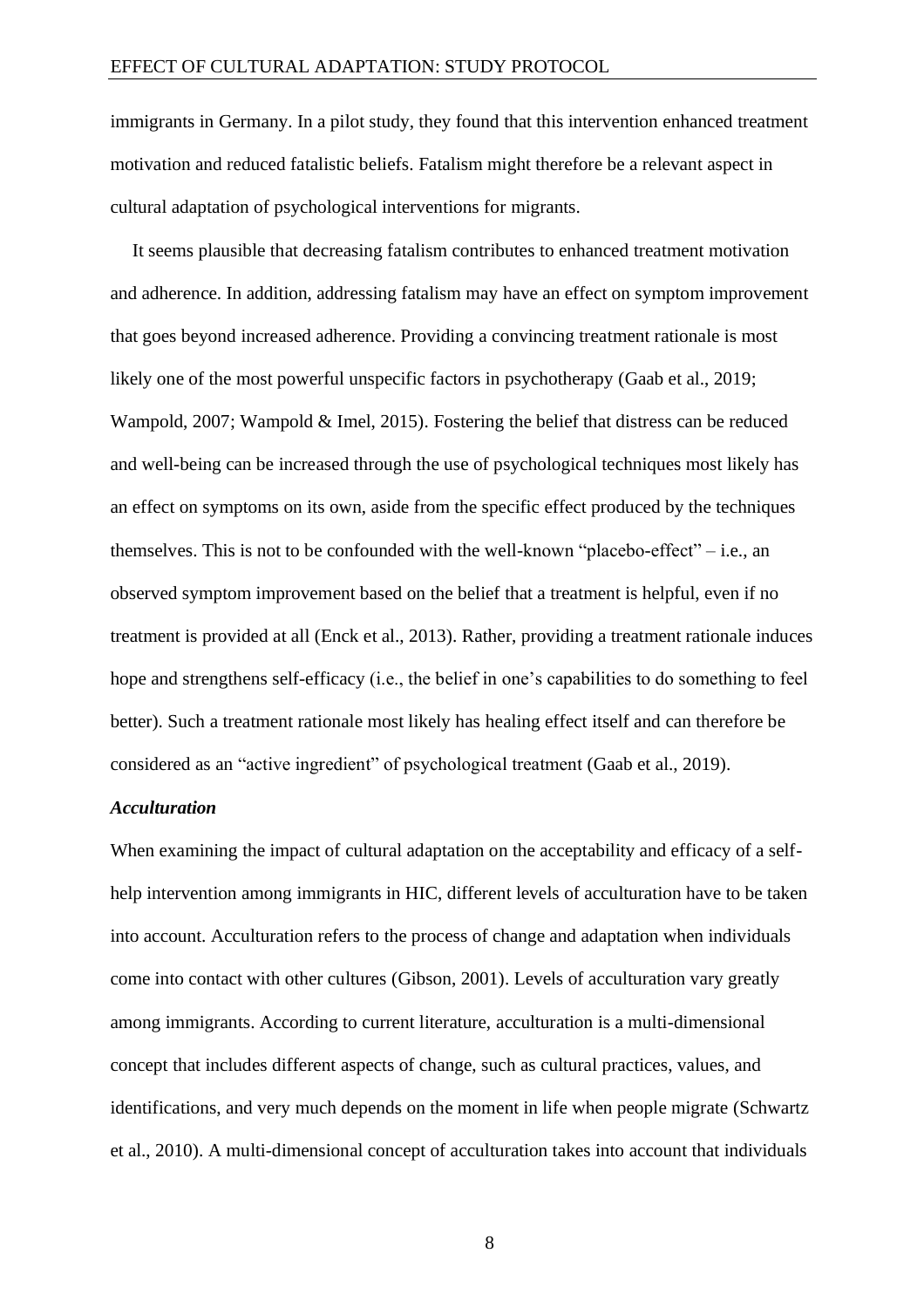may adapt to some aspects of a culture (e.g., general rules and behaviour) while discarding others (e.g., values).

Moreover, individuals may adapt to a new culture without necessarily losing their culture of origin. Berry (1980) identified three categories of acculturation: *assimilation* (i.e., adoption of the receiving culture while discarding the heritage culture), *separation* (i.e., reject of the receiving culture while retaining the culture of heritage), and *integration* (adoption of receiving culture while retaining the culture of heritage). Integration, also known as biculturalism, is associated with most favourable psychosocial outcomes, particularly among young immigrants (Schwartz et al., 2010). No evidence exists on the question of whether such levels of acculturation are related to cultural adaptation needed in face-to-face and self-help interventions for immigrants in HIC.

In the present study, we aim to compare surface vs. deep structure adaptation of the online intervention Step-by-Step (Albanian: Hap-pas-Hapi) for Albanian-speaking immigrants in Switzerland and Germany. We conducted an ethnopsychological study to examine the target group's CCD (Shala, Morina, Salis Gross, et al., 2020). This study revealed specific idioms of distress, which will be used for the deep structure adaptation. The study also showed that the target population held fatalistic beliefs. A modified version of the intervention developed by Reich et al. (2019) will be used in the deep structure adaptation of Step-by-Step in the present study.

#### **Methods**

#### *Aims and design*

The culturally-adapted, Smartphone-based self-help intervention called Hap-pas-Hapi for the treatment of depression will be tested in a two-arm, single-blind randomised controlled trial (RCT) among Albanian immigrants in Switzerland and Germany. Hap-pas-Hapi is the Albanian translation of Step-by-Step that was developed by WHO in collaboration with other partners (Carswell et al., 2018). Hap-pas-Hapi starts with an introduction and then offers five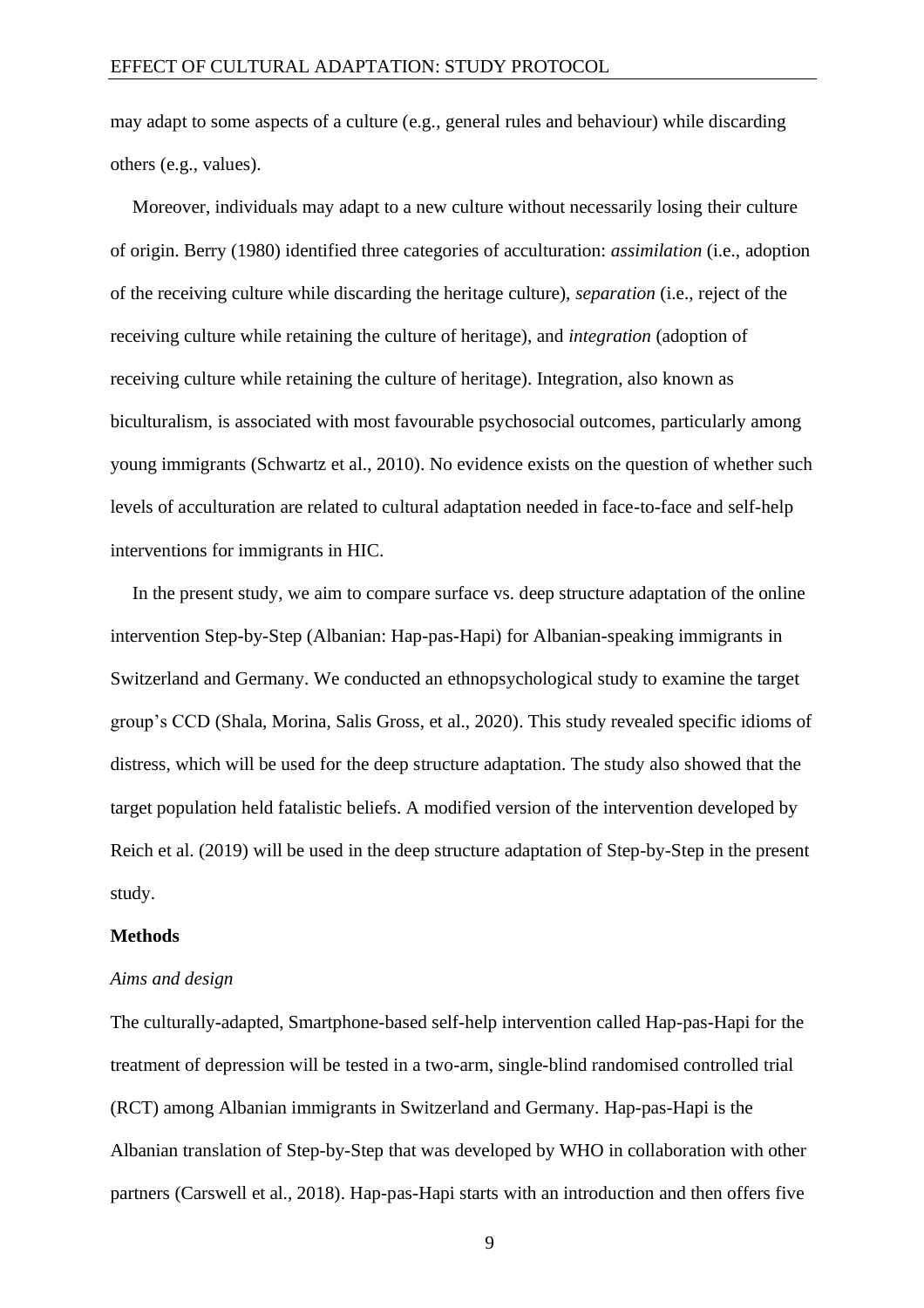sessions (see below). In this study, one group will have access to the generic, Albanian translation of Hap-pas-Hapi that only includes surface adaptations (Resnicow et al., 1999), and the other group will receive a version of Hap-pas-Hapi that was adapted to the target populations' CCD (i.e., deep structure adaptation). For reasons of simplicity, the two versions will be called "generic" and "adapted" throughout this paper. The deep structure adaptation was done based on an ethnopsychological study conducted in the target population (Shala, Morina, Salis Gross, et al., 2020) and is described more in detail elsewhere (Shala, Morina, Burchert, et al., 2020). Based on current literature, we hypothesise higher efficacy (first primary outcome) and treatment adherence (second primary outcome) in the adapted when compared to the generic version.

More specifically, we hypothesise that the deep structure adaptation will decrease participants' fatalistic health beliefs (Reich et al., 2019) and enhance their working alliance with the programme (Gomez Penedo et al., 2019). We hypothesise that fatalistic beliefs will mediate the relationship between cultural adaptation and efficacy (first primary outcome), and working alliance will mediate the relationship between cultural adaptation and adherence (second primary outcome). A mediation effect can only be shown if the change in the mediator occurs before the change in symptoms (Lemmens et al., 2016). Therefore, working alliance will be measured at the end of the introduction and session 1. Fatalistic health beliefs and severity of symptoms will be measured before starting session 3, and at the end of the programme (for assessments and time points, see Table 1).

Finally, we will test whether the required cultural adaptation of an intervention interacts with the level of acculturation among the target population. More precisely, we assume that the less Albanian-speaking immigrants adopt the receiving (i.e., Swiss and German) culture and the more they retain their culture of origin, the higher the effect of cultural adaptation on treatment adherence and efficacy.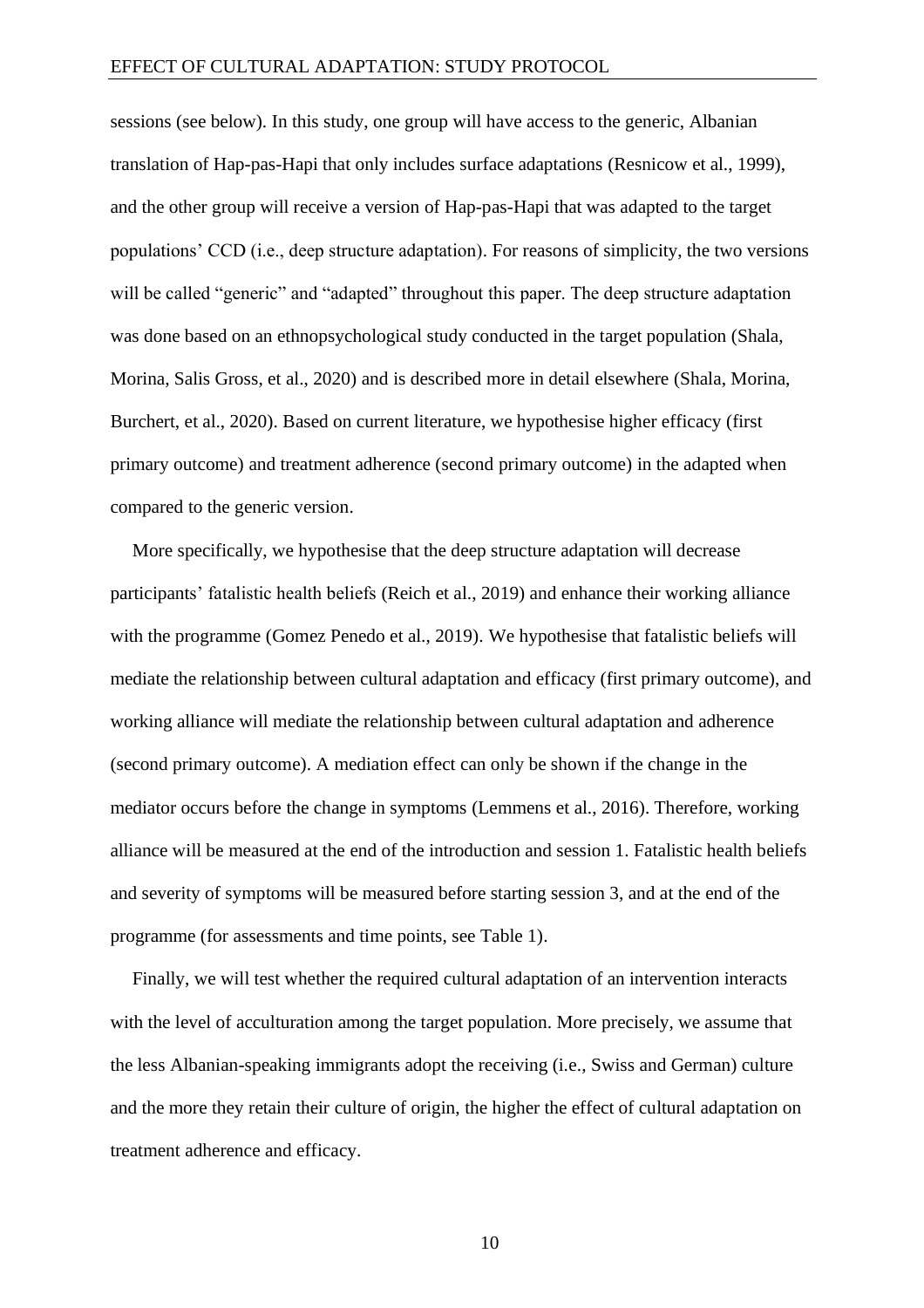#### *Participants*

Inclusion criteria are: a) Albanian-speaking, b) age 18 or above, c) a score of 15 or higher on the Kessler Psychological Distress Scale (K10, Kessler et al., 2002), Albanian version (Hyseni Duraku et al., 2018), and d) access to Internet (Smartphone or web-browser on tablet or computer). Exclusion criteria are: a) living outside Switzerland and Germany, b) serious suicidal thoughts or plans (self-assessed with a corresponding question). We assume that people with severe mental disorders (e.g., acute psychosis) would not be able to sign-up and go through the onboarding procedure, so there will be a self-selection of people with mild to moderate common disorders. However, we do not explicitly screen for and exclude people due to severe mental disorders.

# *Procedure*

Participants will be recruited through two streams: social media (e.g., Facebook, Instagram, and Twitter) and health services (e.g., general practitioners, psychiatric services). Social media recruitment has proven to be an effective recruitment strategy in e-mental health research (Kayrouz et al., 2016; Whitaker et al., 2017), and was used in a pilot study with the Arabic and English version of Hap-pas-Hapi, called Step-by-Step, in Lebanon (Harper Shehadeh et al., 2020). For recruitment, an account in Albanian language with the title "Happas-Hapi" will be created on Facebook, Instagram, and Twitter. These pages regularly refer to the study (at least three times a week), with specially created graphics and photos and the recruitment text on the flyer as the comment of the graphic or photo. The social media messages will be shared by the accounts of the research team, as well as on pages of Albanian associations, and health institutions that have a connection to Albanian clients and patients. In addition, we will post a short movie in Albanian language in which members of the research team invite people to participate.

Interested people will be free to access the study information and informed consent procedures online, all of which are presented in Albanian language. Applicants will be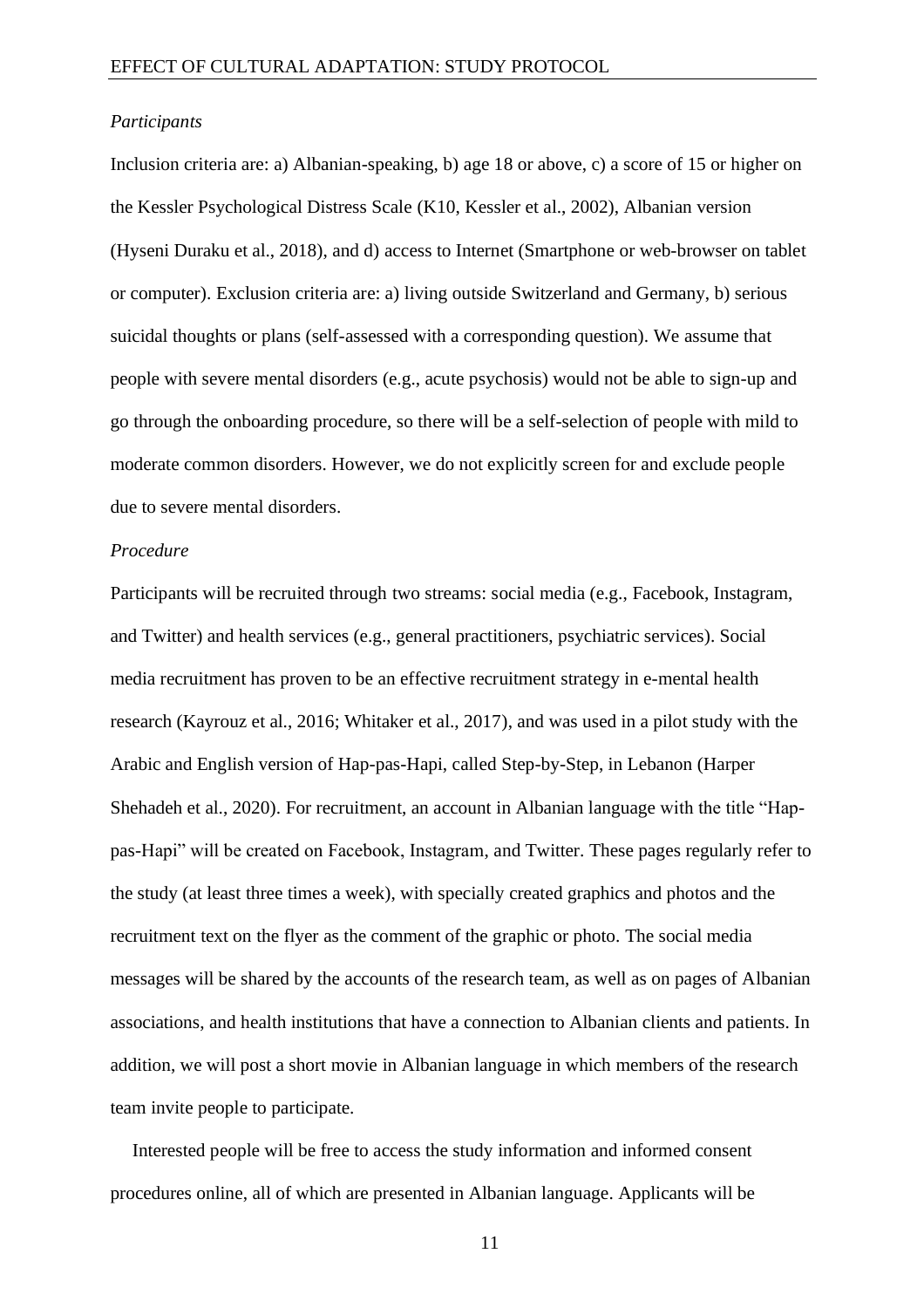reminded that they are free to decline to participate or withdraw at any time. After giving consent, participants will be asked to create an account, will first complete the screening questionnaires, and (if screened positive) complete the additional baseline questionnaires. Applicants who are excluded based on one of the exclusion criteria receive an on-screen message thanking them for their interest in the study, and explaining that they cannot participate in this study at this point. People who answer "yes" on the question about imminent risk of suicide receive a message saying that it is important that they seek help, and providing a list of crisis intervention centres in Switzerland and Germany, along with numbers for telephone counselling in both countries.

Included participants can use the intervention and will be invited for post-assessments six week after baseline assessments. Three months later, they will be invited for follow-up assessments. All measures (pre-, post- and follow-up) will be completed online. As soon as the assessment is due, participants see them as a new "session" on their home screen within the Hap-pas-Hapi programme. If they use the mobile version and agreed to receive automated notifications, they will receive a pop-up message saying that the assessments are due. Ehelpers will send a maximum of three reminders for post- and again for follow-up assessments.

#### *Randomisation*

After sign-up, informed consent and baseline assessment, participants will be randomly allocated to one of the two treatment conditions. In the study information, participants learn that they will be randomised into one of two conditions, but we do not provide any further information on the differences between the two versions of Hap-pas-Hapi. Randomisation and group allocation (1:1) are done automatically by the system. A permuted block randomisation algorithm (random block lengths of 4, 6, or 8) will be used. All assessments will be done online, and the study team does not have access to data or randomisation during the trial.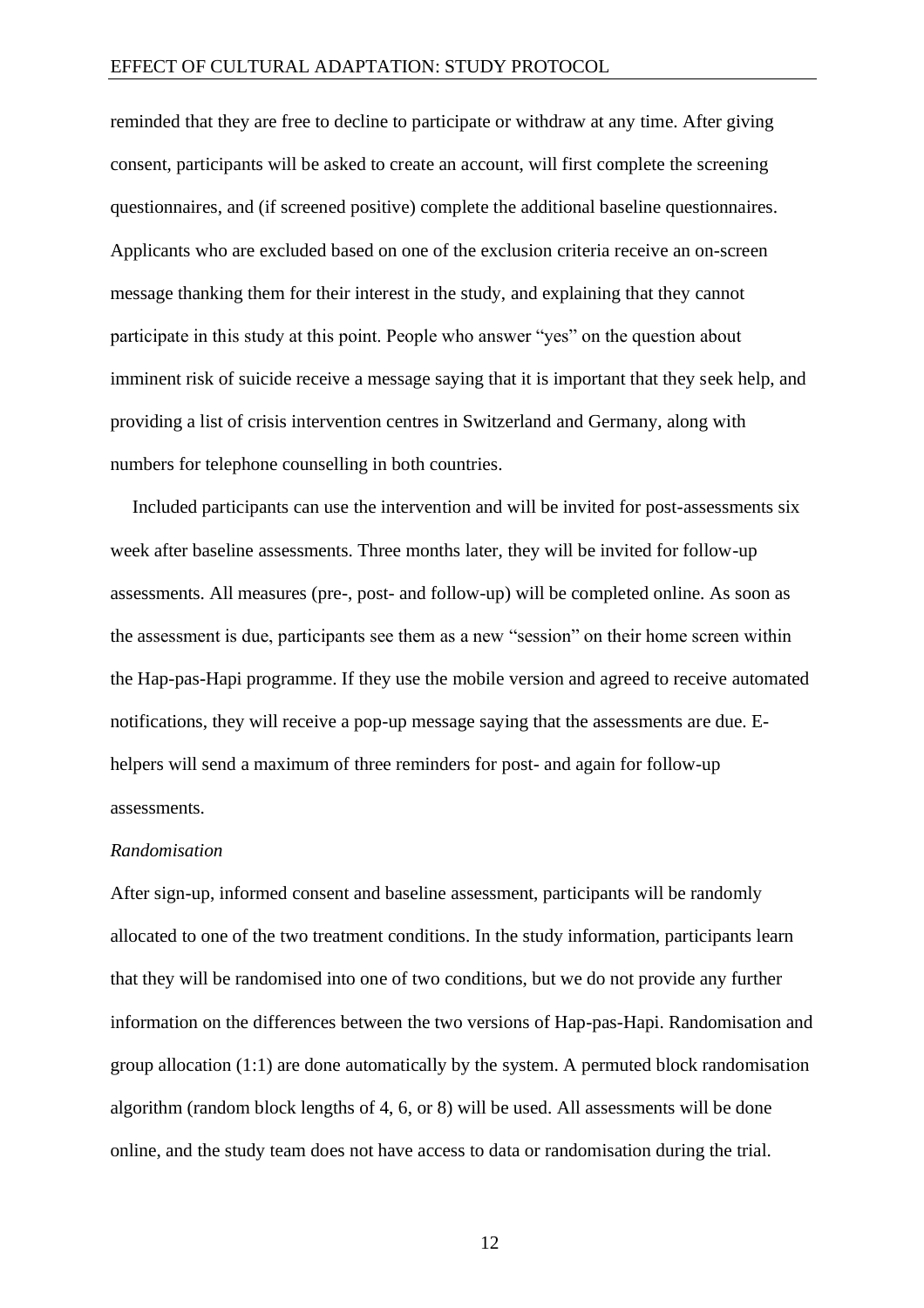Participants will be informed that they will be allocated to one of two versions of Hap-pas-Hapi, but they will be blind to the condition they are allocated to.

#### *Sample size*

Based on previous evidence for the effect of cultural adaptation on intervention efficacy (Benish et al., 2011; Griner & Smith, 2006; Hall et al., 2016), we expect a small to medium effect size  $(d = 0.45)$ . As we have two primary outcomes (i.e., symptom reduction (continuous) and treatment adherence (dichotomous), sample size was calculated for both of them individually, with a Bonferroni correction of the alpha level (Vickerstaff et al., 2015; Vickerstaff et al., 2019). Subsequently, the larger resulting sample size, which was the one for symptom reduction, was chosen. In addition, we account for expected drop-out rates around 50%, as shown in an uncontrolled pilot study with Step-by-Step (Harper Shehadeh et al., 2020). In the meantime, several adjustments were made to the intervention, due to which we expect a slightly lower drop-out rate (40%). Assuming a power of 0.80, an alpha of 0.025 (including the Bonferroni correction for two primary outcomes), and an estimated effect of *d*   $= 0.45$ , the trial needs to have 96 participants per arm (total sample size: N = 192). Accounting for 40% drop-out, we need 320 included participants (after screening) to make sure the trial is sufficiently powered. A higher number of participants will also be beneficial for increasing the validity of multiple imputation. A flow chart is presented in Figure 1.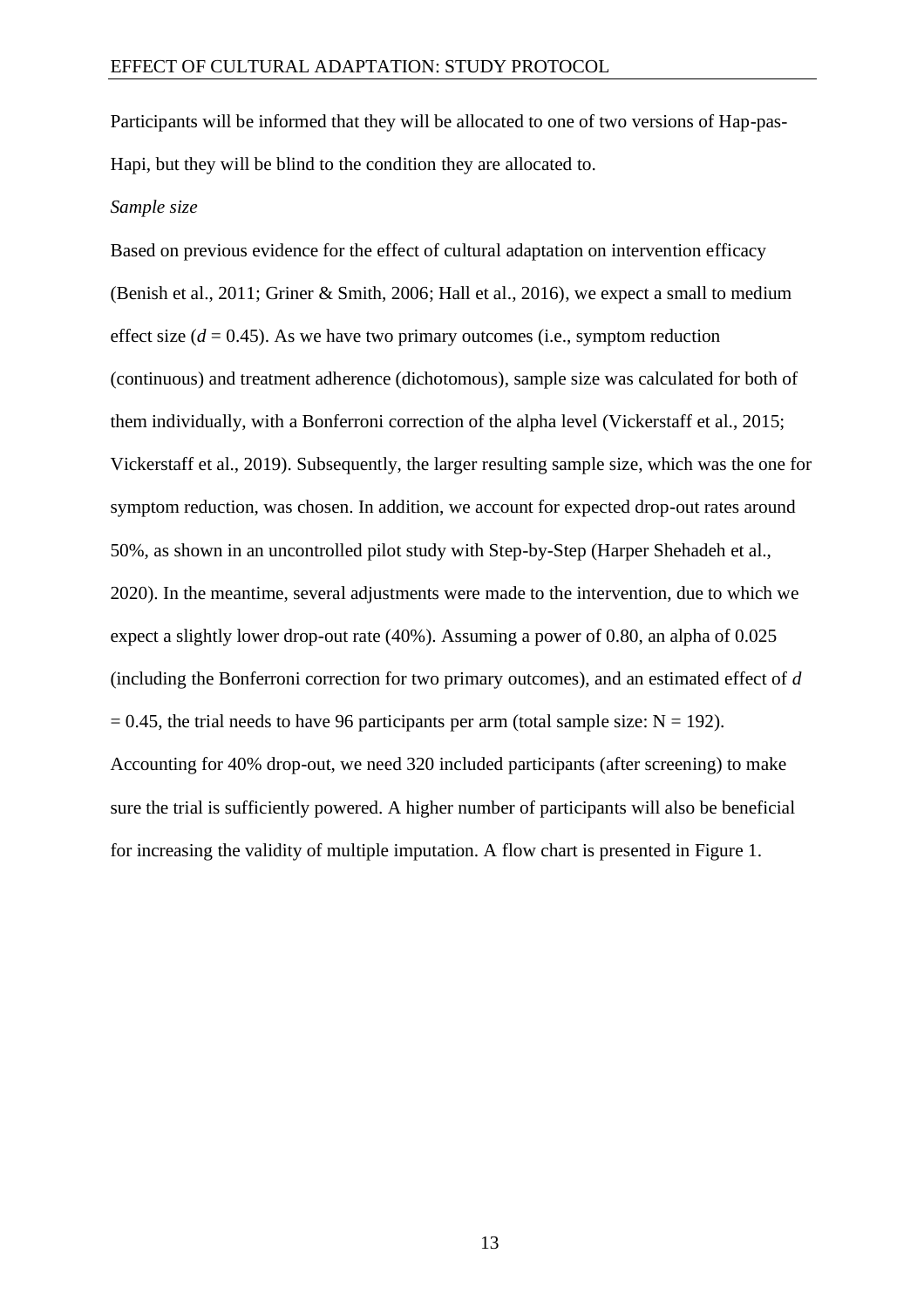

**Figure 1. Flow chart**

#### *Intervention*

Step-by-Step is an online intervention that can be accessed through a mobile app (iOS or Android) or a web browser. The original intervention Step-by-Step uses a narrative approach, in which an illustrated character tells his recovery story. An illustrated doctor narrator provides psychoeducation and interactive exercises. Step-by-Step includes five sessions, and the therapeutic components are behavioural activation, stress management, positive self-talk, mood tracking, strengthening social support, and relapse prevention (Carswell et al., 2018). In the Step-by-Step trials in Lebanon, so-called "e-helpers" – trained lay helpers supervised by a clinical psychologist – provide 15 minutes of weekly support through chat or phone. Ehelpers proactively contact users to offer them support and ask how they are doing with the programme. At the same time, FU Berlin has developed a "contact on-demand" model, a principally unguided version of Step-by-Step where users have the option to contact e-helpers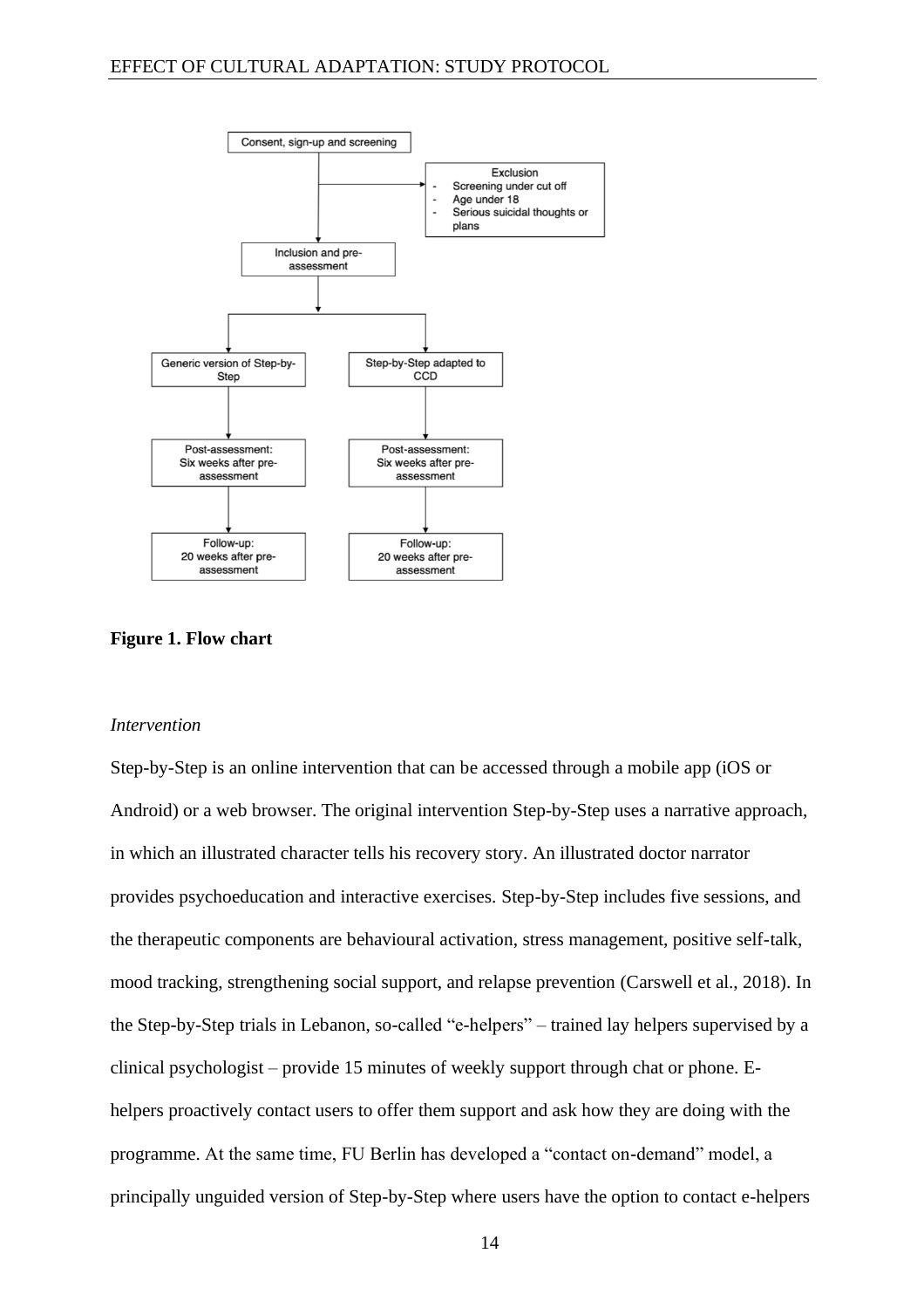for specific questions. In this model, e-helpers respond to users' questions but do not proactively reach out to participants. The three RCTs in the STRENGTHS project (Sijbrandij et al., 2017) will use this contact-on-demand model. In view of feasibility and costs, the present study will use the same contact-on-demand model as used in the STRENGTHS trials.

Step-by-Step was translated into Albanian language (named Hap-pas-Hapi) and adapted in two different manners. The first, surface adaptation (Resnicow et al., 1999) followed the same procedures as the cultural adaptation that was done in Lebanon (Abi Ramia et al., 2018). The deep structure adaptation was done based on an ethnopsychological study conducted in the target population (Shala, Morina, Salis Gross, et al., 2020) and includes three components: i) idioms of distress of the target population, ii) a new exercise, in which the treatment rationale is adapted to the target populations' explanatory models, and iii) a goal-setting task, which aims to address participants' socio-centric concept of the self (Kirmayer, 2007). The goalsetting task focuses on the potential benefits of using Hap-pas-Hapi for the family or community at large. The deep structure adaptation is described more in detail elsewhere (Shala, Morina, Burchert, et al., 2020).

# *Screening measure*

The K10 (Kessler et al., 2002) will be used as screening measure. It includes ten items on psychological distress that are scored on a Likert scale from 1 to 5. The K10 was found to be an accurate screener for common mental disorders in patients in India (Patel et al., 2008), in Arabic-speaking Moroccans in the Netherlands (Fassaert et al., 2009) and other studies in high-income countries (Sulaiman-Hill & Thompson, 2010). The sum of the ten items gives a total score ranging from 10 to 50. In line with the STRENGTHS study, we will use a score of >15 as an indication of moderate to high levels of psychological distress (de Graaff et al., 2020).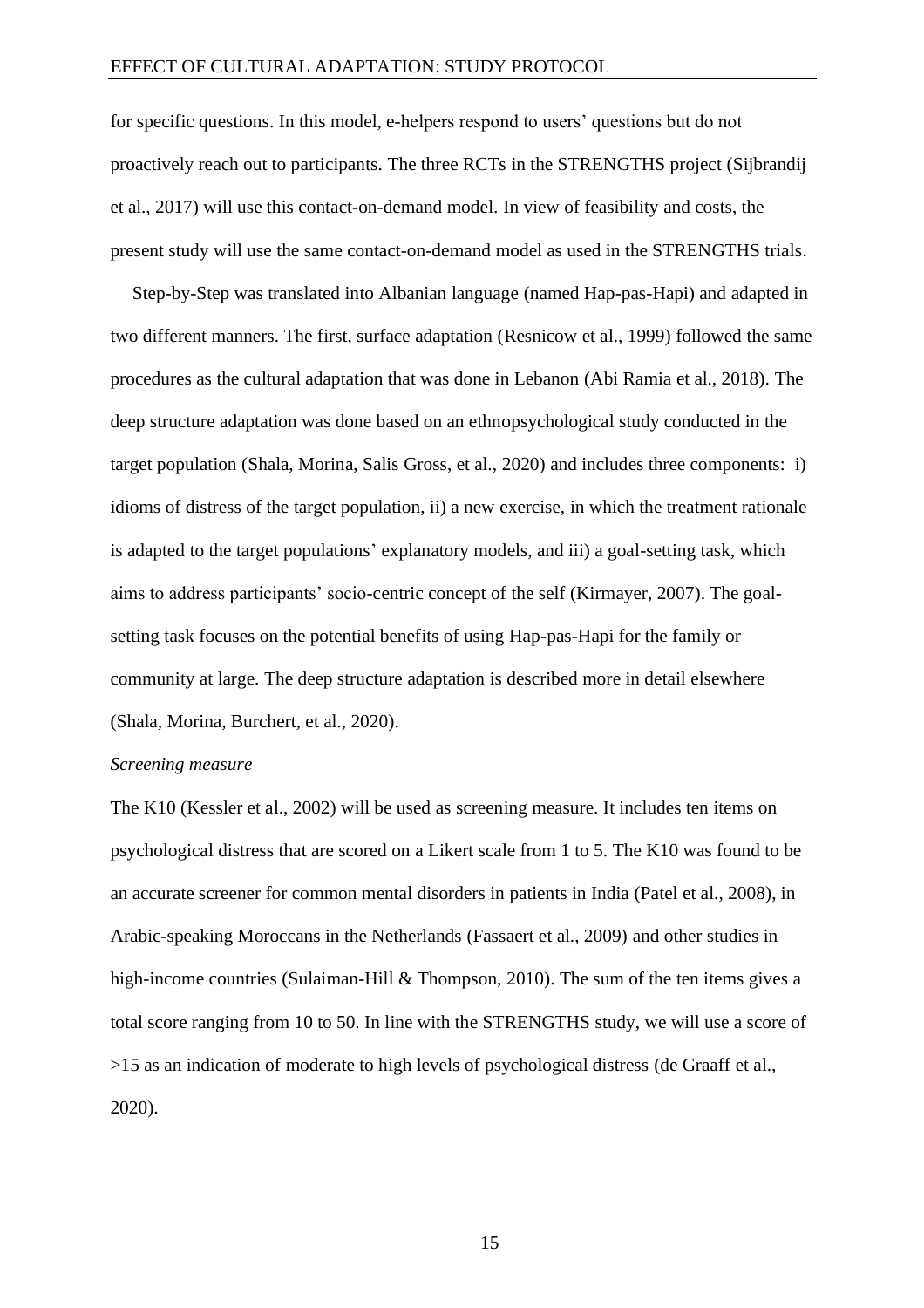#### *Primary outcomes*

The first primary outcome is the Hopkins Symptom Checklist (HSCL-25), which consists of 25 items related to psychological distress (Derogatis et al., 1974). It includes subscales for depression (13 items) and anxiety (10 items). In addition, two items assess somatic symptoms. The items are rated on a 4-point Likert scale. The HSCL-25 has been translated into Albanian and back-translated (Lopes Cardozo et al., 2005), and has been used in several studies with Albanian-speaking participants (Lopes Cardozo et al., 2005; Schick et al., 2013).

The second primary outcome is treatment adherence, defined as completing at least three (out of five) sessions. The reason for this definition of treatment adherence is the fact that the main adaptations were done in the first two sessions. Thus, after session 3, we would not expect group differences with regard to adherence, because the intervention versions are identical. Use of the intervention (i.e., start and completion of sessions, exercises) will be automatically registered by the online platform. In the Step-by-Step pilot trials, a large number of participants (58%) did not move from the introduction to session 1, and another 30% dropped out between session 1 and session 3. Data also showed that if users complete session 3, they are likely to complete the intervention and improve in symptoms (Harper Shehadeh et al., 2020). In this study, the deep structure adaptations for the intervention condition are made in the introduction and session 1. Therefore, we assume that the main effect will be on adherence in these first sessions. Additionally, the number of sessions completed will be looked at as a sensitivity analysis.

# *Secondary outcomes*

The WHO Disability Assessment Schedule (WHODAS) 2.0 is a generic assessment instrument assessing health and disability (Rehm et al., 1999). It is used across all diseases, including mental, neurological, and substance use disorders and in many global regions. It is simple to administer, applicable across cultures, and can be used in all adult populations. WHODAS covers six domains (cognition, mobility, self-care, getting along, life activities,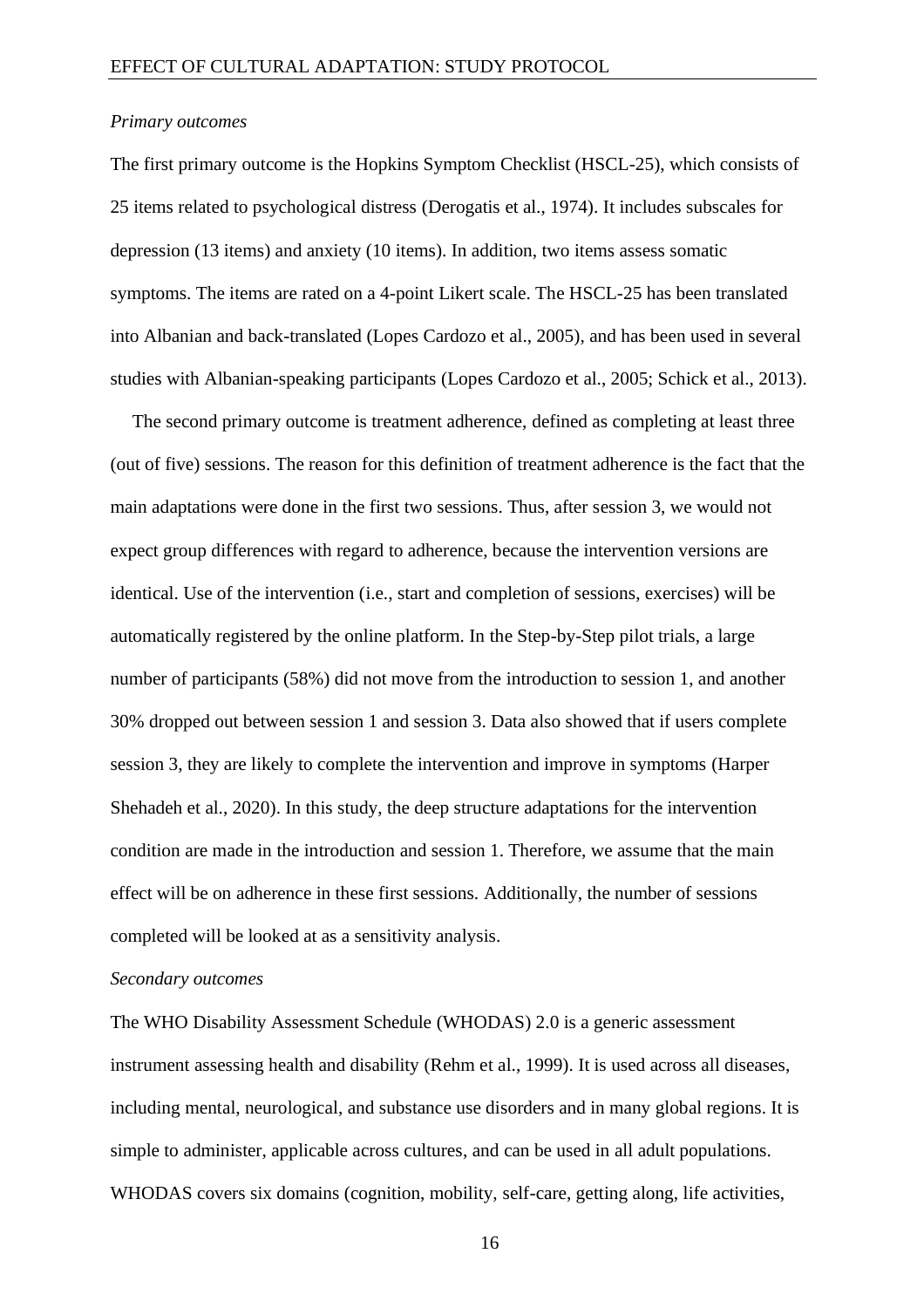participation). It assesses difficulties people have across these domains during the last 30 days. Difficulties are scored as none, mild, moderate, severe, or extreme. The WHODAS 2.0 has been translated and back-translated for this study.

The WHO Well-being Index (WHO-5) is a 5-item questionnaire measuring current psychological wellbeing and quality of life, rather than psychopathology (Bech et al., 2003). Scores range from 0-25. The scale has demonstrated sensitivity to change in wellbeing and is available in multiple languages.

PTSD symptoms will be measured using the abbreviated eight-item version of the PTSD Checklist for DSM-5 (PCL-5, Price et al., 2016). Items are rated on a five-point scale from 0 to 4 and add up to a total severity score of 32. The previous version of the PCL (PCL-6) (Lang & Stein, 2005) that was based on the diagnostic criteria of DSM-IV has shown good psychometric properties and has been tested in diverse cultural settings.

In addition to CMD symptomatology, self-defined problems and symptoms will be measured using the Psychological Outcome Profiles instrument (PSYCHLOPS, Ashworth et al., 2004), which consists of four questions. It contains three domains: problems (2 questions), function (1 question), and wellbeing (1 question). Participants are asked to give free-text responses to the problem and function domains. Responses are scored on an ordinal six-point scale producing a maximum score of 20 (5 points per question). The pre- and post-therapy versions of PSYCHLOPS consist of the same four questions, but the post-therapy version adds an overall evaluation question (determining self-rated outcome ranging from "much better" to "much worse"). The PSYCHLOPS has been validated in primary care populations across several countries (e.g., Czachowski et al., 2011), and has been used in WHO studies in Pakistan, Kenya, and Uganda.

# *Mediators*

The German questionnaire «Fragebogen zur Erhebung von Kontrollüberzeugungen zu Krankheit und Gesundheit» (KKG, Lohaus & Schmitt, 1989) measures three dimensions, i.e.,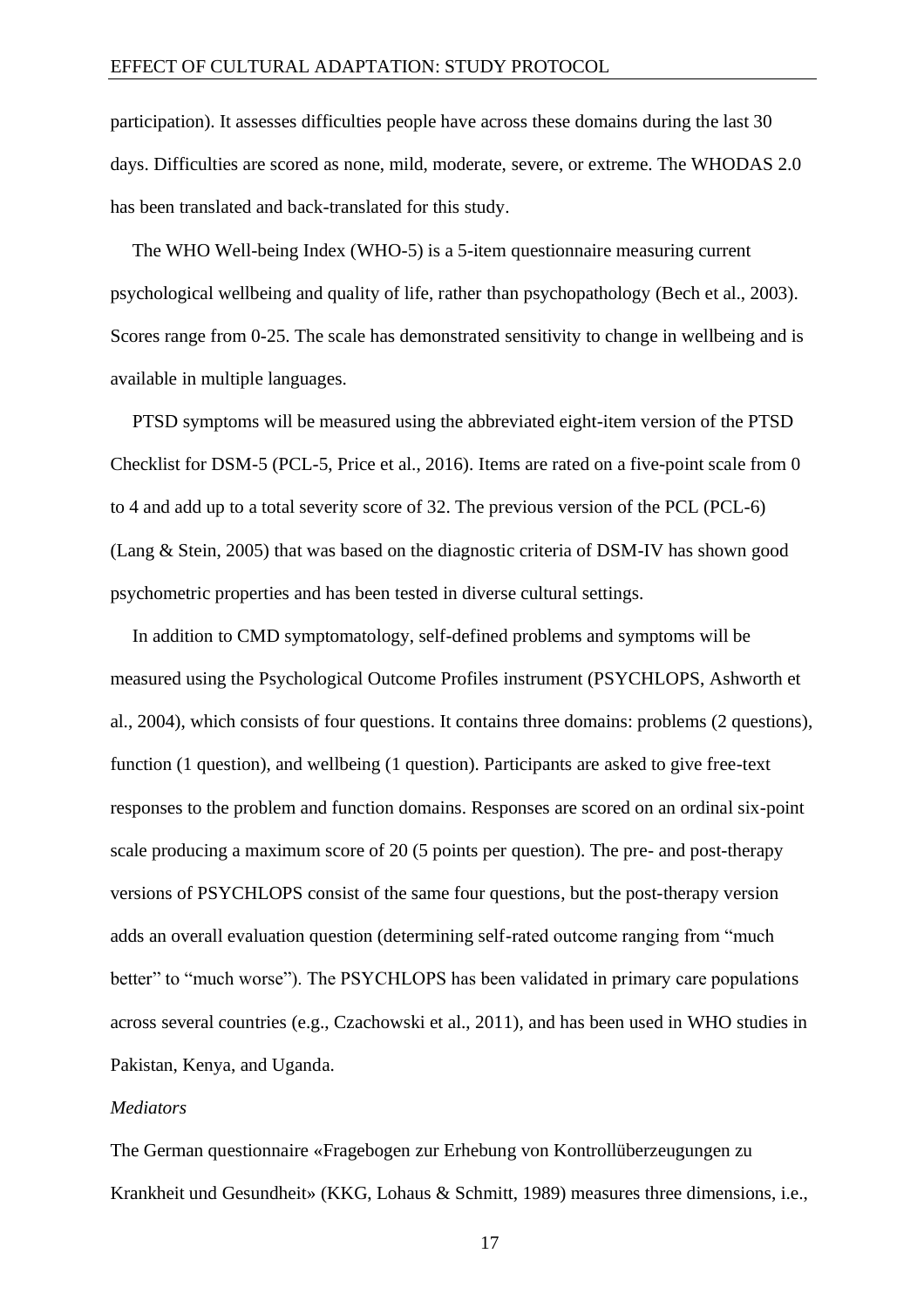beliefs in internal, social–external, and fatalistic–external illness-related locus of control. Each dimension is assessed by seven items, with response options ranging from 1 ("not at all") to 6 ("fully agree"); dimensional scores range from 7 to 42. Higher scores indicate greater conviction regarding a particular locus of control dimension. This questionnaire was translated and back-translated for the purpose of this study. The comprehensibility of this measure was checked in a pilot phase and found to be acceptable.

The Illness Perception Questionnaire Revised (IPQ-R, Moss-Morris et al., 2002) measures different kinds of beliefs about an illness (e.g., about its course, consequences, personal control, treatment control, etc.). We will use only the second part, which includes assumptions about causes (i.e., personal attributions, risk factors, immunity, accidents, or chance).

Furthermore, we will measure working alliance with Hap-pas-Hapi using the Working Alliance Inventory (WAI) for guided Internet interventions (Gomez Penedo et al., 2019). The original version of the WAI contains 36 items on the working alliance in face-to-face therapies (Munder et al., 2010). The items can be summarised in three sub-scales: task, goals, and bond. The first two scales measure to what extent a patient thinks he agrees with the therapist on the tasks and the goals of the therapy, whereas the bond scale measures the affective bond with the therapy. The WAI was adapted for guided internet-interventions (Gomez Penedo et al., 2019). Items on task and goals were reformulated in a way that they reflect agreement with the online programme (as opposed to the therapist). An example item would be "The goals of the online program were in line with my goals." The bond scale of the WAI-I assesses the therapeutic relationship with an e-helper. As we will implement guidance on-demand only (see above), we will omit the bond scale for the present trial.

# *Other measures*

Socio-demographic information, including sex, age, marital status, nationality, level of education, work, and time lived in the host country, will be assessed.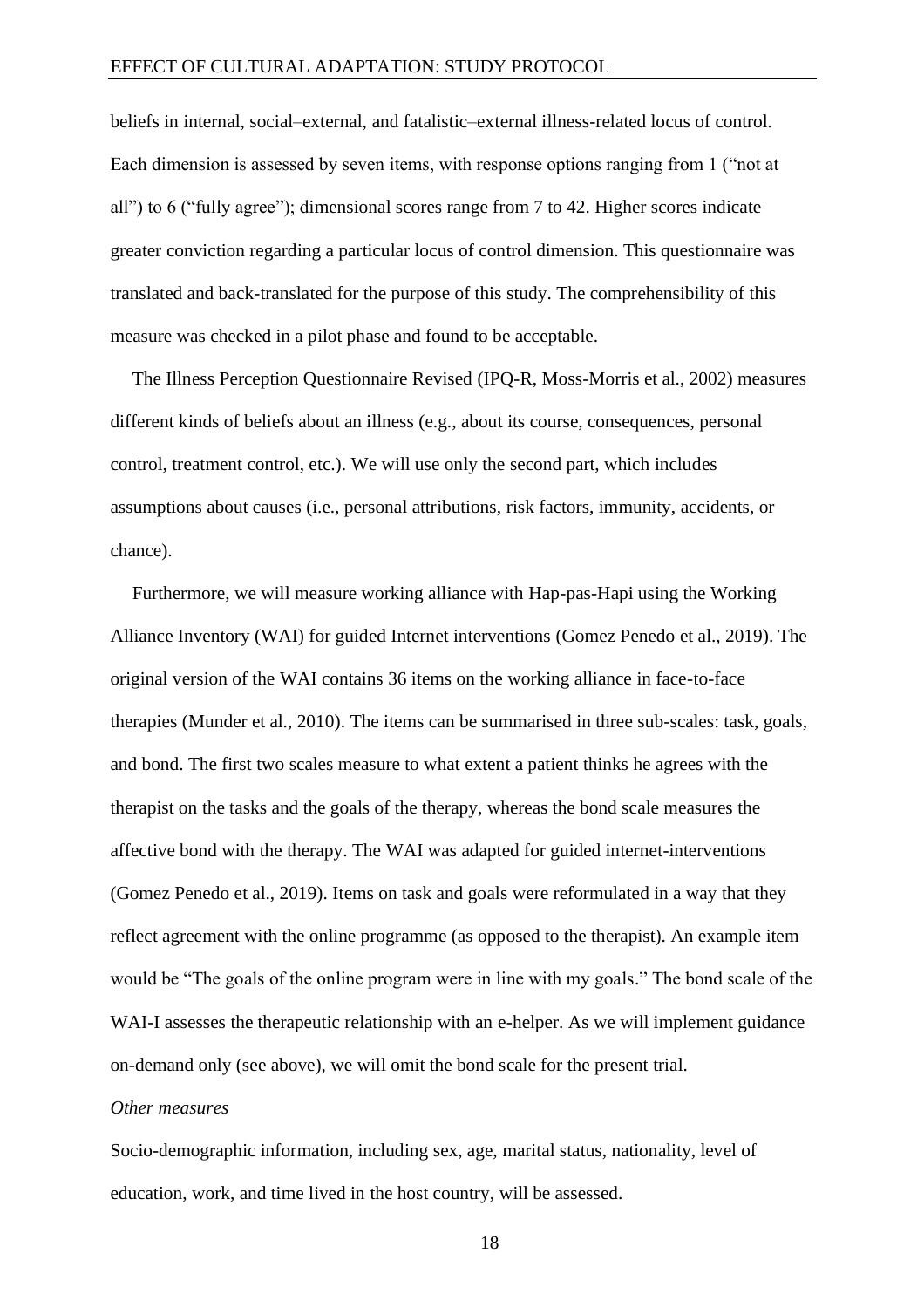Acculturation will be measured using the Vancouver Index of Acculturation (VIA, Ryder et al., 2000), which assesses both identification with the culture of heritage and receiving culture as two independent dimensions. It contains 20 items that are rated on a scale from 1 ("strongly disagree") to 9 ("strongly agree"). This questionnaire was translated and backtranslated for this study.

The original Client Satisfaction Questionnaire CSQ (Larsen et al., 1979) was designed to measure client satisfaction with mental health services. We will use the adapted version for internet-based interventions (Boss et al., 2016). Items are responded to on a 4-point Likert scale.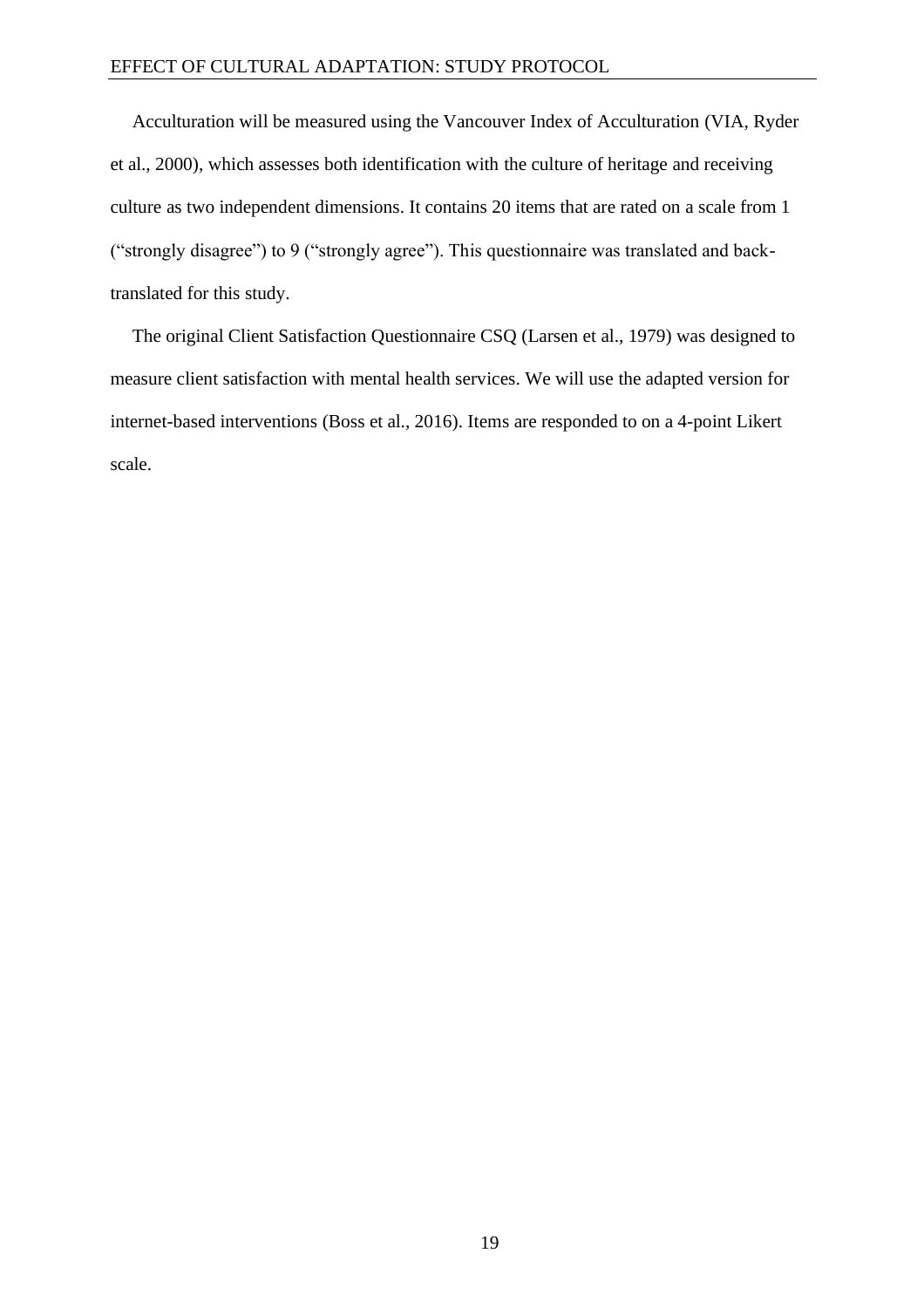# **Table 1. Measures and assessment time points.**

|                                | <b>Self-Screening</b> | Pre-        | Weekly   | End of       | <b>Before</b> | Post-          | <b>Follow-up</b> |
|--------------------------------|-----------------------|-------------|----------|--------------|---------------|----------------|------------------|
|                                |                       | assessment  | measures | introduction | starting      | assessment     | assessment       |
|                                |                       |             |          | and end of   | session 3     |                |                  |
|                                |                       |             |          | session 1    |               |                |                  |
| Psychological distress (K10)   | X                     |             | X        |              |               |                |                  |
| Psychological distress         |                       | X           |          |              | $\mathbf X$   | $\mathbf X$    | $\mathbf X$      |
| $(HSCL-25)$                    |                       |             |          |              |               |                |                  |
| Exclusion criteria (age,       | $\overline{X}$        |             |          |              |               |                |                  |
| country of residence, suicidal |                       |             |          |              |               |                |                  |
| plans)                         |                       |             |          |              |               |                |                  |
| Functioning (WHODAS 2.0)       |                       | $\mathbf X$ |          |              |               | $\overline{X}$ | $\mathbf X$      |
| Subjective well-being          |                       | X           |          |              |               | $\mathbf X$    | $\mathbf X$      |
| $(WHO-5)$                      |                       |             |          |              |               |                |                  |
| Post-traumatic stress (PCL-5,  |                       | X           |          |              |               | $\mathbf X$    | $\mathbf X$      |
| eight items version)           |                       |             |          |              |               |                |                  |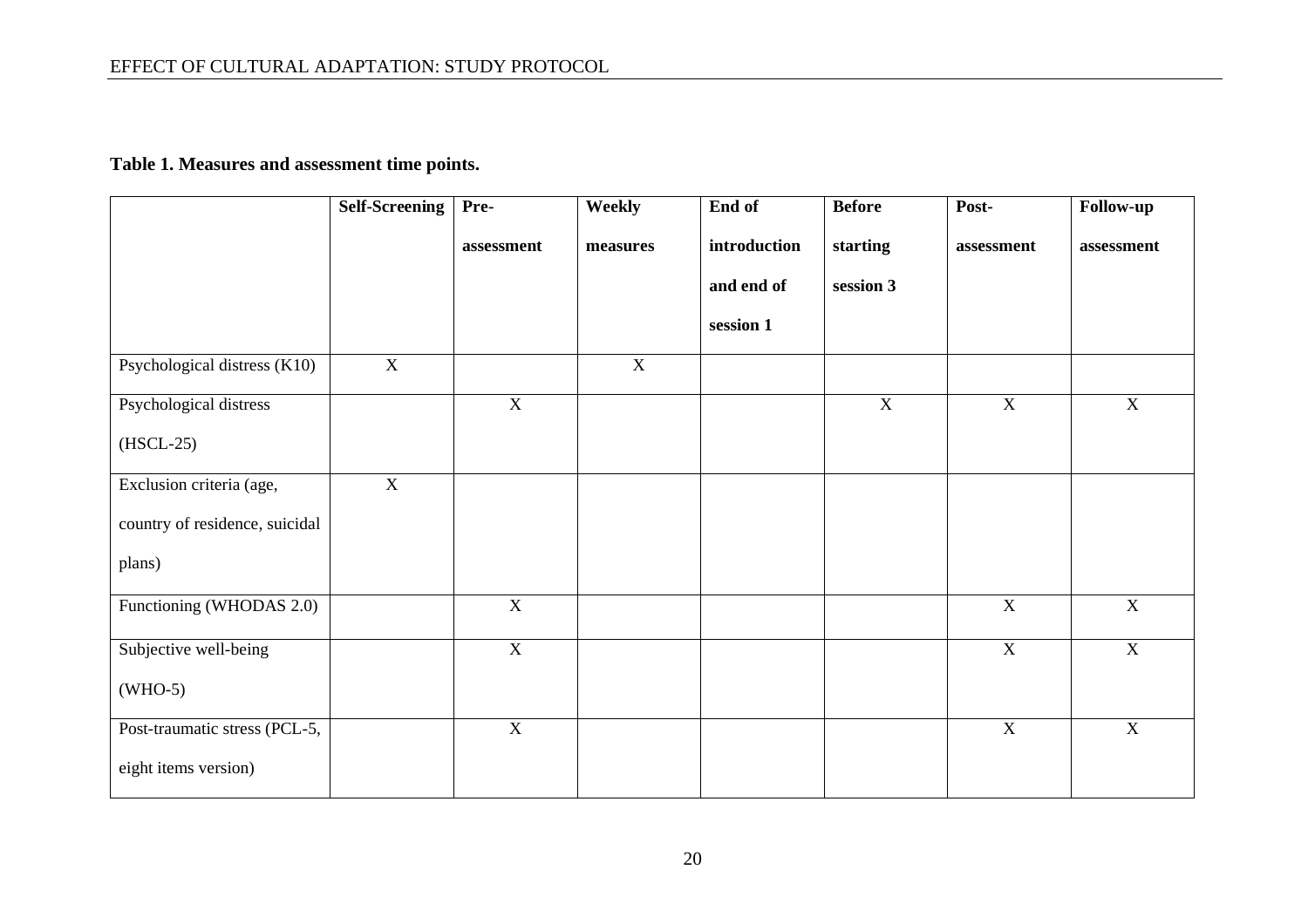# EFFECT OF CULTURAL ADAPTATION: STUDY PROTOCOL

|                             | <b>Self-Screening</b> | Pre-             | Weekly   | End of       | <b>Before</b> | Post-                     | Follow-up   |
|-----------------------------|-----------------------|------------------|----------|--------------|---------------|---------------------------|-------------|
|                             |                       | assessment       | measures | introduction | starting      | assessment                | assessment  |
|                             |                       |                  |          | and end of   | session 3     |                           |             |
|                             |                       |                  |          | session 1    |               |                           |             |
| Self-defined psychosocial   |                       | $\mathbf X$      |          |              |               | $\mathbf X$               | X           |
| problems (PSYCHLOPS)        |                       |                  |          |              |               |                           |             |
| Health beliefs (KKG, IPQ-R) |                       | $\boldsymbol{X}$ |          |              | $\mathbf X$   | $\boldsymbol{\mathrm{X}}$ | X           |
| Working alliance (WAI-R)    |                       |                  |          | $\mathbf X$  |               | $\mathbf X$               |             |
| Acculturation (VIA)         |                       | $\mathbf X$      |          |              |               |                           |             |
| User satisfaction           |                       |                  |          |              |               | $\mathbf X$               | $\mathbf X$ |
|                             |                       |                  |          |              |               |                           |             |

*Note:* K10 = Kessler Psychological Distress Scale; HSCL-25 = Hopkins Symptom Checklist; WHODAS 2.0 = WHO Disability Assessment Schedule; WHO-5 = WHO Well-being Index; PCL-5 = PTSD Checklist for DSM-5; PSYCHLOPS = Psychological Outcome Profiles instrument; KKG = Fragebogen zur Erhebung von Kontrollüberzeugungen zu Krankheit und Gesundheit [Questionnaire to assess control attributions related to health and illness]; IPQ-R = Illness Perception Questionnaire Revised; WAI-R = Working Alliance Inventory Revised; VIA = Vancouver Index of Acculturation.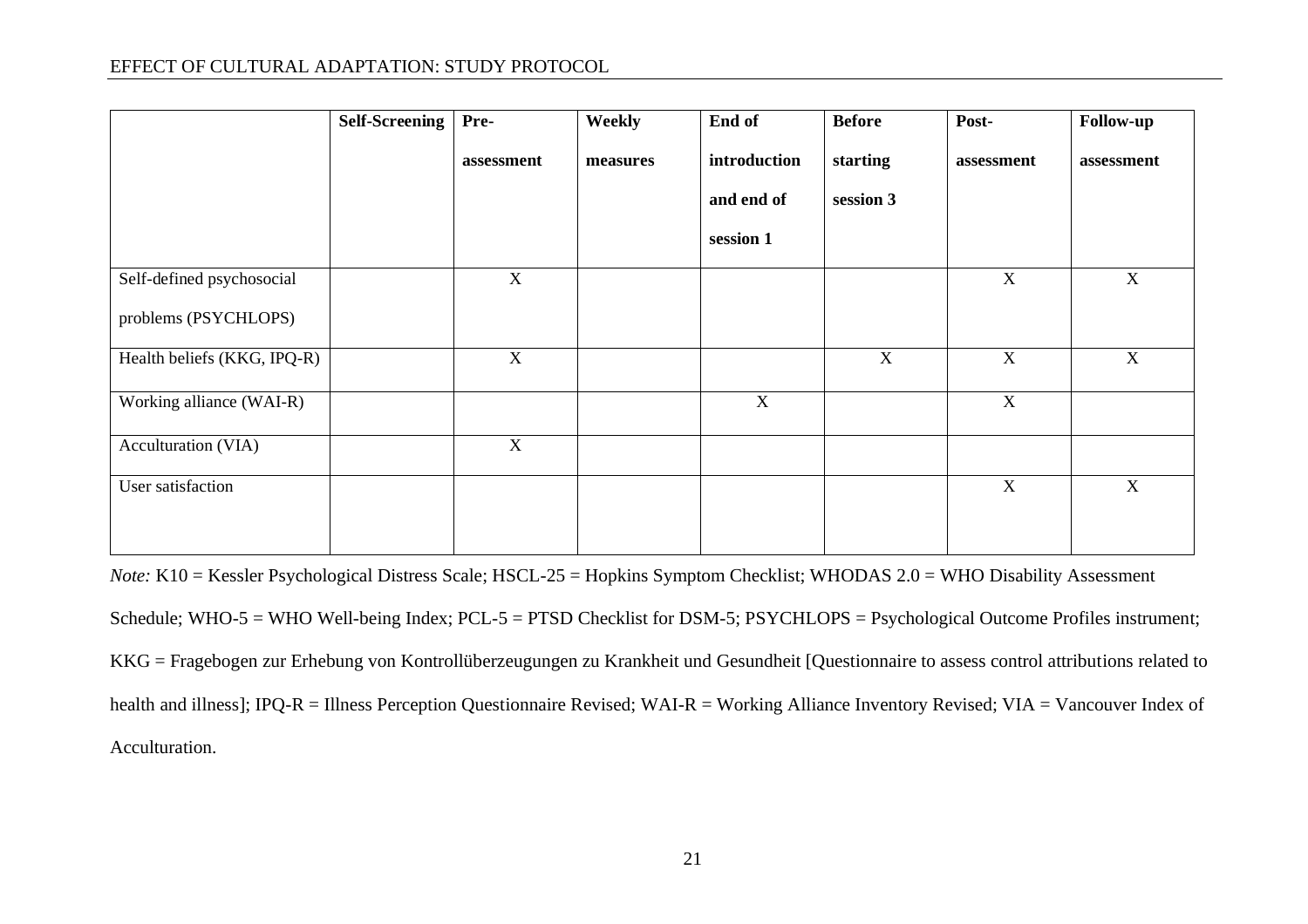#### *Statistical analysis*

To compare the two treatment groups at baseline, t-tests will be conducted for continuous variables (e.g., symptom severity) and Chi-squared test for categorical ones (e.g., gender, marital status).

To estimate the effect of cultural adaptation on the first primary outcome (symptom reduction), a linear pre-post model will be employed for the primary outcome (HSCL-25) and the mean difference between the two treatment arms together with its 95% confidence interval will be derived. A covariate-adjusted model of the primary outcome will also be performed by adding pre-specified covariates at baseline (gender, age, education, and severity of symptoms) into the above model. Furthermore, a linear mixed model will be estimated. To test the mediator model (i.e., health beliefs mediating the relationship between cultural adaptation and treatment efficacy), the statistical recommendations by Lemmens et al. (2016) will be followed, using bootstrapping (Preacher & Hayes, 2004) (MacKinnon et al., 2006) for examining the indirect effect. Finally, a covariate-adjusted model of the primary outcome will be performed by adding the level of acculturation (VIA) into the above model as a moderator.

The second primary outcome (adherence) will be assessed by comparing the proportion of participants in each arm who completed at least 3 out of 5 sessions, reporting the difference as well as the 95%-confidence interval. Additionally, the mean number of completed sessions in each arm will be analysed (difference and 95%-confidence interval) as a sensitivity analysis. Based on a logistic regression, the mediator model will assess the effect of cultural adaptions on study adherence (at least 3 out of 5 sessions completed) mediated through working alliance (WAI-R) with the program measured after session 1, where most adaptions are implemented. The same statistical recommendations and bootstrapping will be used as for the mediation analysis of the first primary outcome.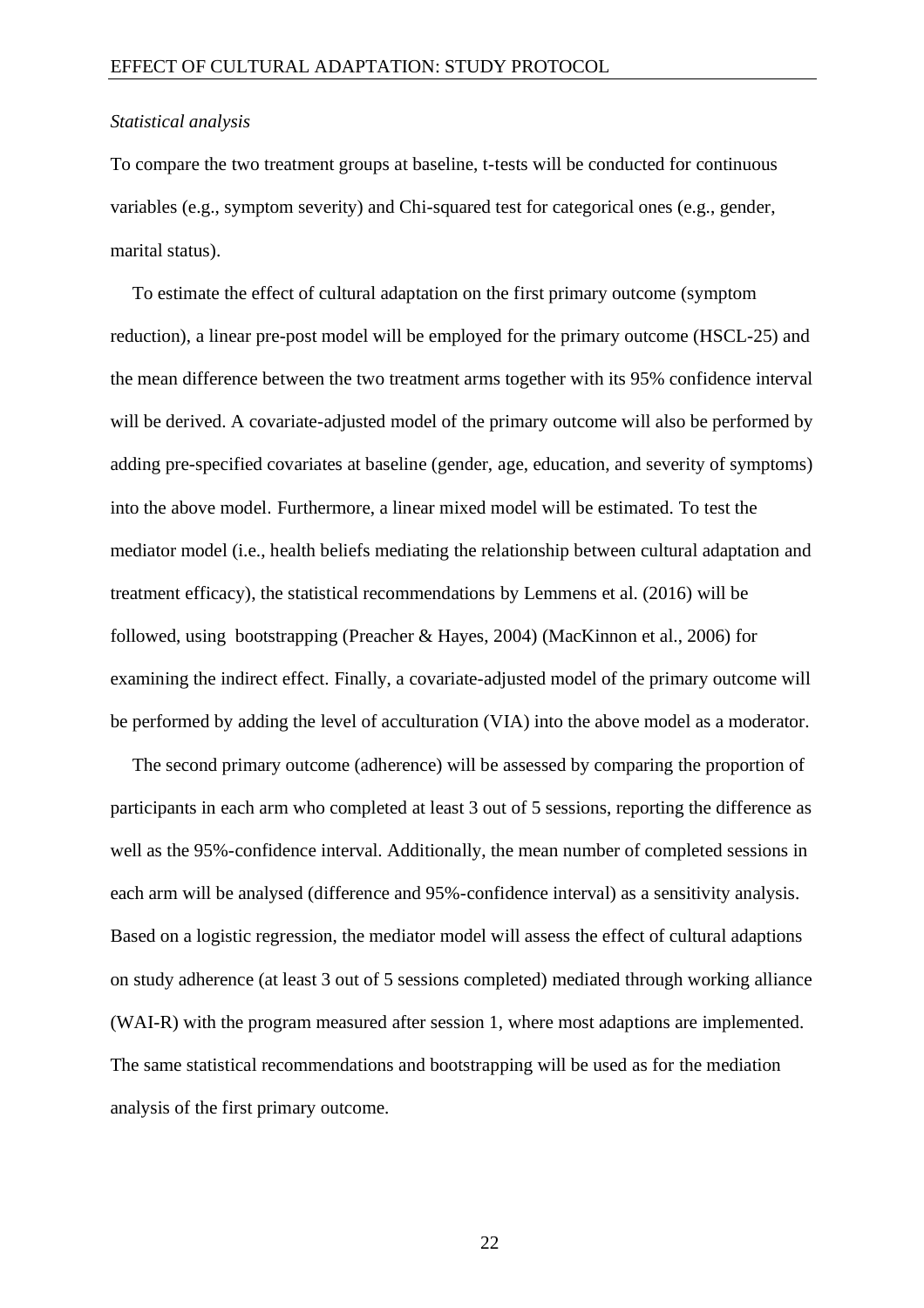Separate linear pre-post models will be carried out for analysing the following clinical outcomes: functioning (WHODAS), well-being (WHO-5), posttraumatic stress reactions (PCL-5), and self-identified symptoms (PSYCHLOPS).

# *Ethics*

The project was submitted to the Ethics Committee of the Canton of Zürich (2020-00049), who declared that they were not responsible since the study does not fall within the scope of the Human Research Act. Thereafter, it was submitted to the Ethics Committee of the Faculty of Arts and Social Sciences at the University of Zurich (decision pending at the time of submission of the paper). In addition, the study was approved as an Amendment of the STRENGTHS study by the Ethics Committee at the Department of Education and Psychology, FU Berlin (161\_2/2017).

#### **Discussion**

In cultural adaptation literature, empirical evidence on different levels of adaptation is lacking, and experimental studies are scarce. The present study aims to deliver such evidence as a starting point for future studies. For this purpose, two levels of cultural adaptation – surface vs. deep structure (Resnicow et al., 1999) – of an online self-help programme for the treatment of psychological distress will be compared in a randomized controlled trial. Evidence indicates that a higher level of adaptation of such self-help programmes is associated with a higher effect size of the intervention (Harper Shehadeh et al., 2016). However, direct comparisons of different levels of cultural adaptation are scarce, and so far limited to face-to-face interventions (Hall et al., 2016). In addition, evidence showed that adapting the "illness myth", i.e., the explanatory model, is associated with higher effect sizes of adapted interventions (Benish et al., 2011). Based on this evidence, we expect that the deep structure adaptation done in this study will increase the acceptability and efficacy of Hap-pas-Hapi.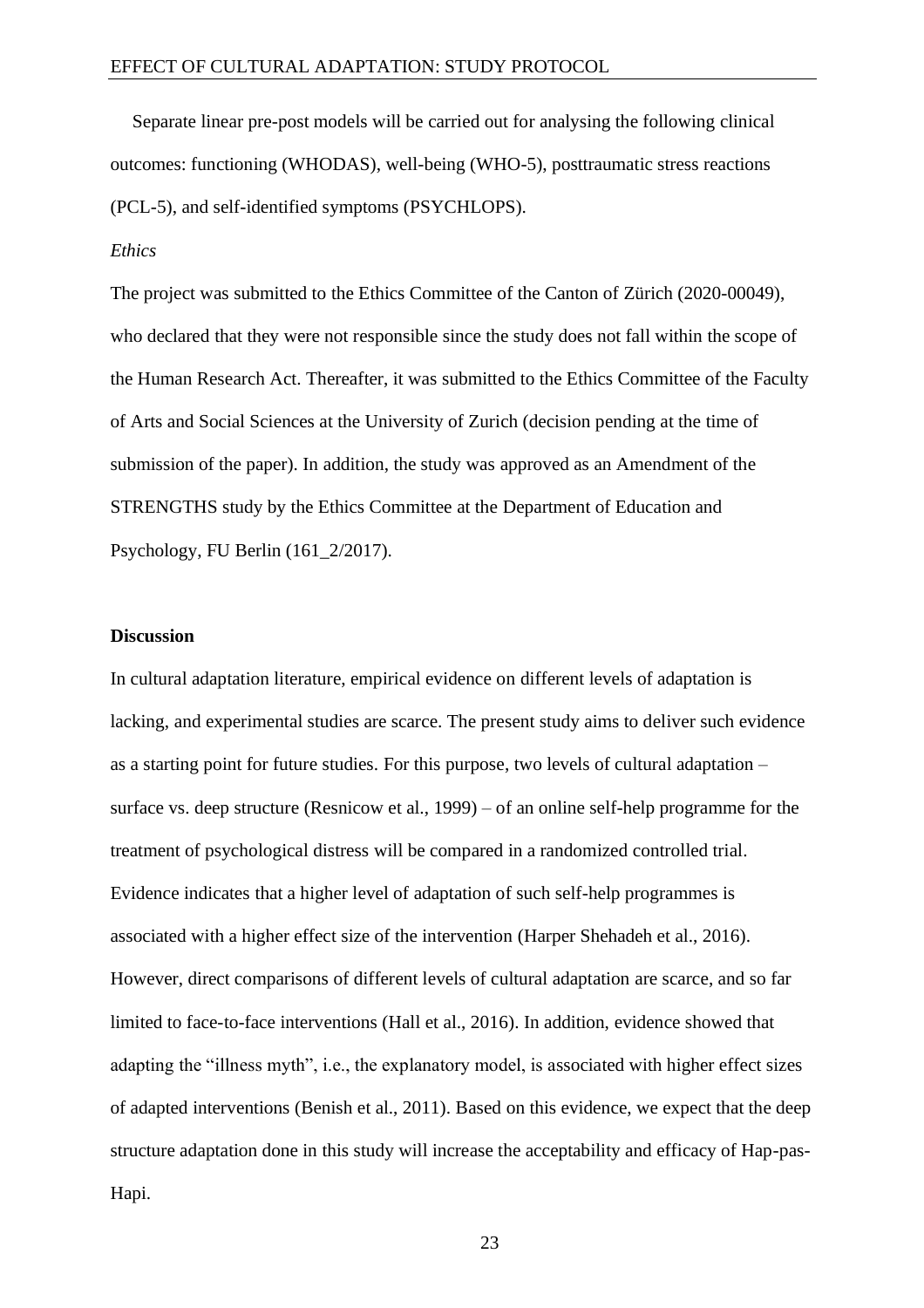In a new conceptual framework, Heim and Kohrt (2019) suggest using cultural concepts of distress (CCD), i.e., idioms of distress and explanatory models, as a pivotal point for cultural adaptation of psychological interventions. In this study, the target populations' CCD were examined in an ethnopsychological study (Shala, Morina, Salis Gross, et al., 2020). This study revealed specific idioms of distress and, in particular, fatalistic health beliefs, i.e., the assumption that human suffering is part of normal life and has to be endured with patience. Such fatalistic beliefs have been reported in different cultural groups, e.g., among Syrian displaced people (Hassan et al., 2015). We will use a specific intervention that has been developed and pilot-tested (Reich et al., 2019) to address such fatalistic beliefs. Thus, this study does not only compare two different levels of cultural adaptation but will also test a mediation model with a clear hypothesis on the mechanisms of action to explain the higher acceptance and effect size of the deep structure adaptation. Methodologically rigorous studies on mechanisms of action in psychological interventions are scarce (Lemmens et al., 2016).

Transparent reporting systems are needed in order to enhance the validity of results in cultural adaptation research. Only very few studies in cultural adaptation research have systematically described the adaptations that were made to make sure the intervention is relevant and acceptable for the target population (e.g., Abi Ramia et al., 2018). The cultural adaptions done for Hap-pas-Hapi were documented in a standardised reporting system to make sure they are transparent and replicable (Shala, Morina, Burchert, et al., 2020).

This study has several limitations. First, several adaptations were made at the same time. If our hypothesis is confirmed, it will not be possible to draw conclusions on the effect of individual modifications on the positive outcomes. For a better understanding of the respective relevance of individual modifications, future studies may use more innovative designs than the classic randomised controlled trial, e.g., by applying the Multiphase Optimisation Strategy (Collins, 2018). However, the present study provides first empirical insights to test whether a deep structure adaptation makes a difference at all. More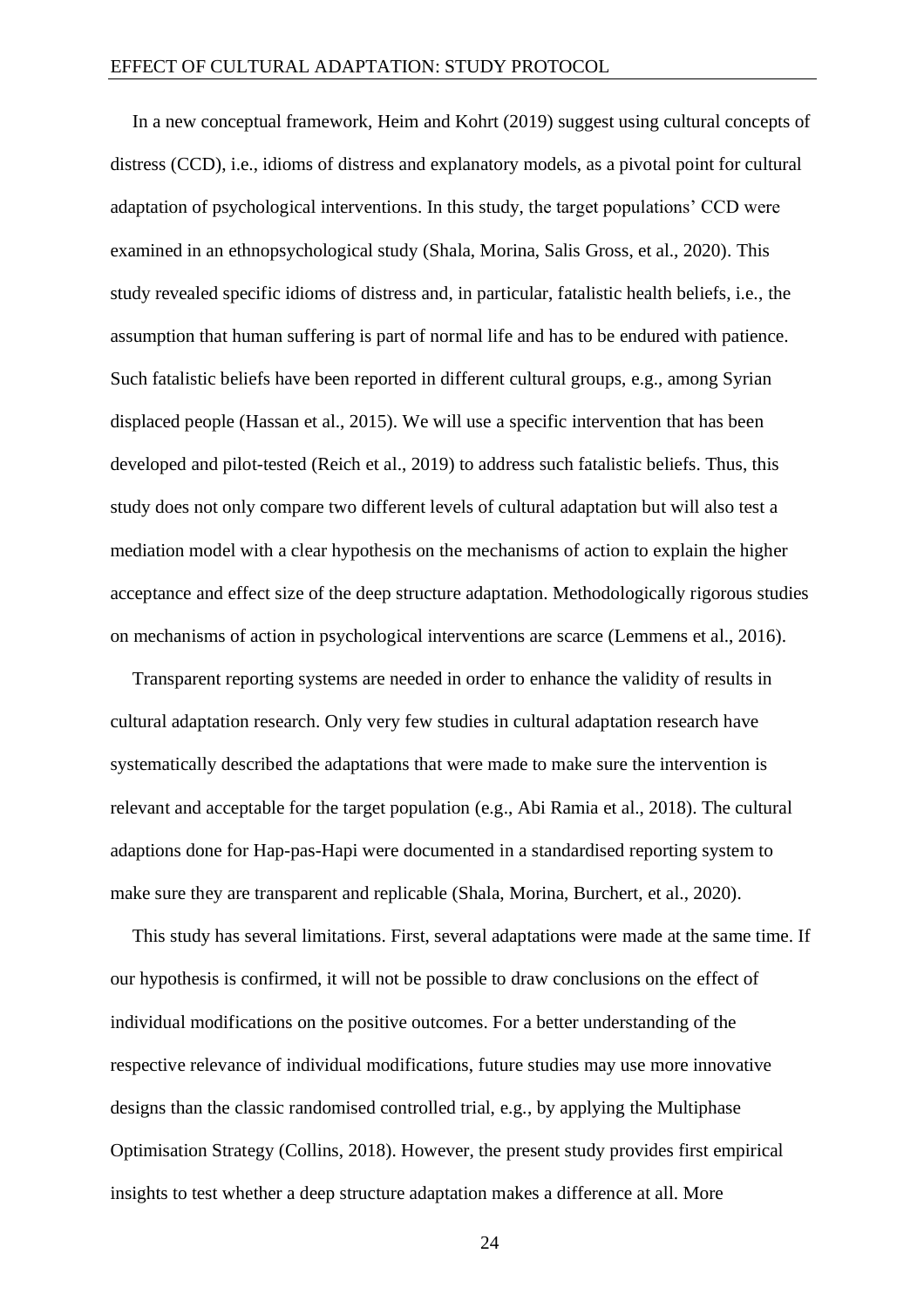sophisticated methods can be used once we have empirical indication that such adaptations make a difference. Second, first studies with the Step-by-Step programme showed a relatively high drop-out rate (Harper Shehadeh et al., 2020). Improvements to the intervention that have been done prior to starting the definitive trials in Lebanon and the STRENGHTS will hopefully contribute to decreased drop-out rates. With the adaptations done in this study, we expect to further decrease intervention attrition, which is part of the research questions that we are aiming to address. A third limitation is the fact that the programme is offered in Albanian language only. Albanian-speaking migrants in Switzerland and Germany, especially the ones in the second and third generation, might be more familiar with German language. However, due to financial restrictions, it was not possible to add another translation of the programme. Fourth, an important limitation concerns the questionnaires used in this study. Very few validated questionnaires exist in Albanian language, and we had to translate and back-translate several questionnaires ourselves. The translations were done following goldstandard translation and back-translation procedures, and comprehensibility was pilot tested. However, it would have been beyond the scope of this study to validate these translated questionnaires. For future projects, we aim to start validating our translations, to render research on cultural adaptation for this target group more valid. As a final limitation, it is important to consider that particularly first-generation immigrants may have limited medialiteracy. Some users in the pilot study by Reich et al. (2019) needed assistance using a computer and the web-based intervention. This limitation will be addressed by e-helpers, who will provide support to users who have any question related to the use of Hap-pas-Hapi. Despite these limitations, this theory-driven, methodologically sound study will contribute to advance knowledge on the cultural adaptation of psychological interventions.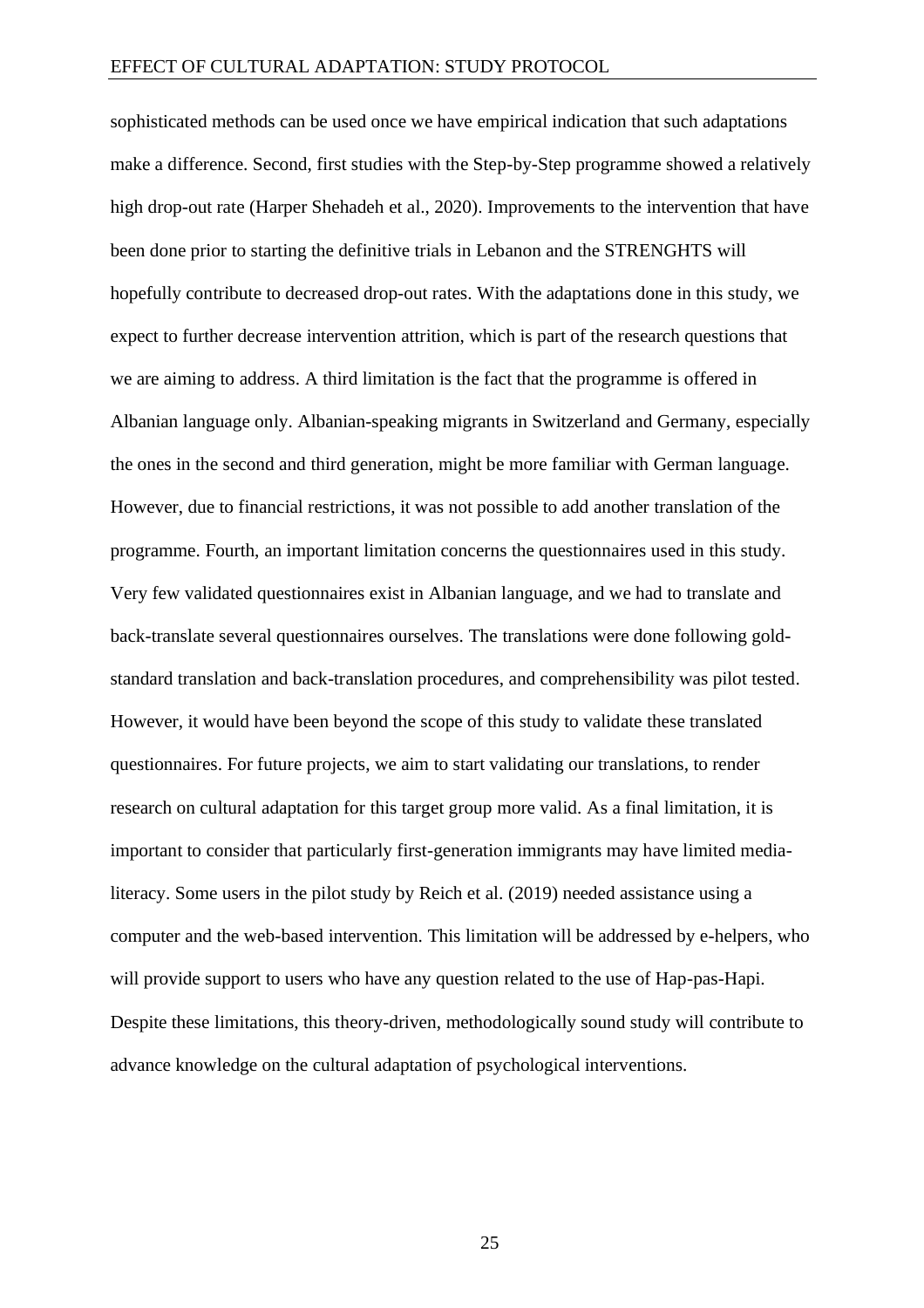#### **Funding**

This study is funded by the Swiss National Science Foundation (SNSF, Grant Number: 10001C\_169780.2) and the Swiss Foundation for the Promotion of Psychiatry and Psychotherapy. We also received funding by the Freie Universität Berlin and University of Zurich to build a strategic partnership.

#### **References**

- Abi Ramia, J., Harper Shehadeh, M., Kheir, W., Zoghbi, E., Watts, S., Heim, E., & El Chammay, R. (2018). Community cognitive interviewing to inform local adaptations of an e-mental health intervention in Lebanon. *Global Mental Health, 5*, e39. <https://doi.org/10.1017/gmh.2018.29>
- Alonso, J., Liu, Z., Evans-Lacko, S., Sadikova, E., Sampson, N., Chatterji, S., Abdulmalik, J., Aguilar-Gaxiola, S., Al-Hamzawi, A., Andrade, L. H., Bruffaerts, R., Cardoso, G., Cia, A., Florescu, S., de Girolamo, G., Gureje, O., Haro, J. M., He, Y., de Jonge, P., Karam, E. G., Kawakami, N., Kovess-Masfety, V., Lee, S., Levinson, D., Medina-Mora, M. E., Navarro-Mateu, F., Pennell, B. E., Piazza, M., Posada-Villa, J., Ten Have, M., Zarkov, Z., Kessler, R. C., & Thornicroft, G. (2018). Treatment gap for anxiety disorders is global: Results of the World Mental Health Surveys in 21 countries. *Depression and Anxiety, 35*(3), 195-208.<https://doi.org/10.1002/da.22711>
- American Psychiatric Association. (2013). *Diagnostic and statistical manual of mental disorders (5th ed.)*. American Psychiatric Publishing.
- Andersson, G., Carlbring, P., Titov, N., & Lindefors, N. (2019). Internet interventions for adults with anxiety and mood disorders: a narrative umbrella review of recent metaanalyses. *Canadian Journal of Psychiatry, 64*(7), 465-470. <https://doi.org/10.1177/0706743719839381>
- Ashworth, M., Shepherd, M., Christey, J., Matthews, V., Wright, K., Parmentier, H., Robinson, S., & Godfrey, E. (2004). A client-generated psychometric instrument: The development of 'PSYCHLOPS'. *Counselling and Psychotherapy Research, 4*(2), 27- 31.<https://doi.org/10.1080/14733140412331383913>
- Bech, P., Olsen, L. R., Kjoller, M., & Rasmussen, N. K. (2003). Measuring well-being rather than the absence of distress symptoms: A comparison of the SF-36 Mental Health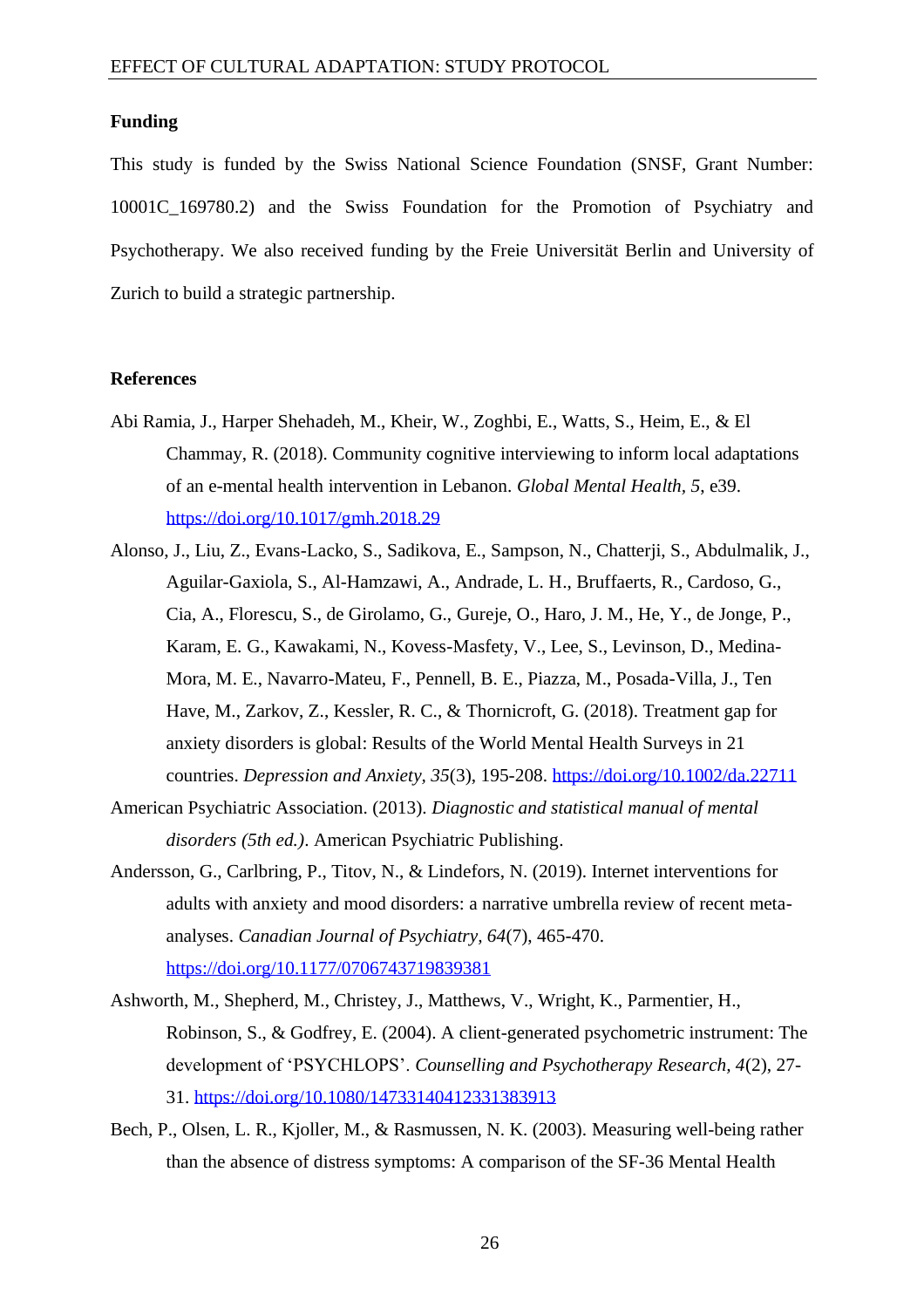subscale and the WHO-Five Well-Being Scale. *International Journal of Methods in Psychiatric Research, 12*(2), 85-91.

- Benish, S. G., Quintana, S., & Wampold, B. E. (2011). Culturally adapted psychotherapy and the legitimacy of myth: a direct-comparison meta-analysis. *Journal of Counseling Psychology, 58*(3), 279-289.<https://doi.org/10.1037/a0023626>
- Bernal, G., Bonilla, J., & Bellido, C. (1995). Ecological validity and cultural sensitivity for outcome research: issues for the cultural adaptation and development of psychosocial treatments with Hispanics. *Journal of Abnormal Child Psychology, 23*, 67–82.
- Bernal, G., Jiménez-Chafey, M. I., & Domenech Rodríguez, M. M. (2009). Cultural adaptation of treatments: A resource for considering culture in evidence-based practice. *Professional Psychology: Research and Practice, 40*(4), 361-368. <https://doi.org/10.1037/a0016401>
- Bernal, G., & Sáez-Santiago, E. (2006). Culturally centered psychosocial interventions. *Journal of Community Psychology, 34*(2), 121-132. <https://doi.org/10.1002/jcop.20096>
- Berry, J. W. (1980). Acculturation as varieties of adaptation. In A. M. Padilla (Ed.), *Acculturation: Theory, models, and some new findings* (pp. 9-25). Westview.
- Bhui, K., & Bhugra, D. (2002). Explanatory models for mental distress: Implications for clinical practice and research [10.1192/bjp.181.1.6]. *The British Journal of Psychiatry, 181*(1), 6.
- Bhui, K., Rudell, K., & Priebe, S. (2006). Assessing explanatory models for common mental disorders. *Journal of Clinical Psychiatry, 67*(6), 964-971.
- Bogic, M., Njoku, A., & Priebe, S. (2015). Long-term mental health of war-refugees: a systematic literature review. *BMC International Health Human Rights, 15*, 29. <https://doi.org/10.1186/s12914-015-0064-9>
- Boss, L., Lehr, D., Reis, D., Vis, C., Riper, H., Berking, M., & Ebert, D. D. (2016). Reliability and Validity of Assessing User Satisfaction With Web-Based Health Interventions. *Journal of Medical Internet Research, 18*(8), e234. <https://doi.org/10.2196/jmir.5952>
- Carswell, K., Harper-Shehadeh, M., Watts, S., van't Hof, E., Abi Ramia, J., Heim, E., Wenger, A., & van Ommeren, M. (2018). Step-by-Step: a new WHO digital mental health intervention for depression. *mHealth, 4*(8). <http://mhealth.amegroups.com/article/view/20772>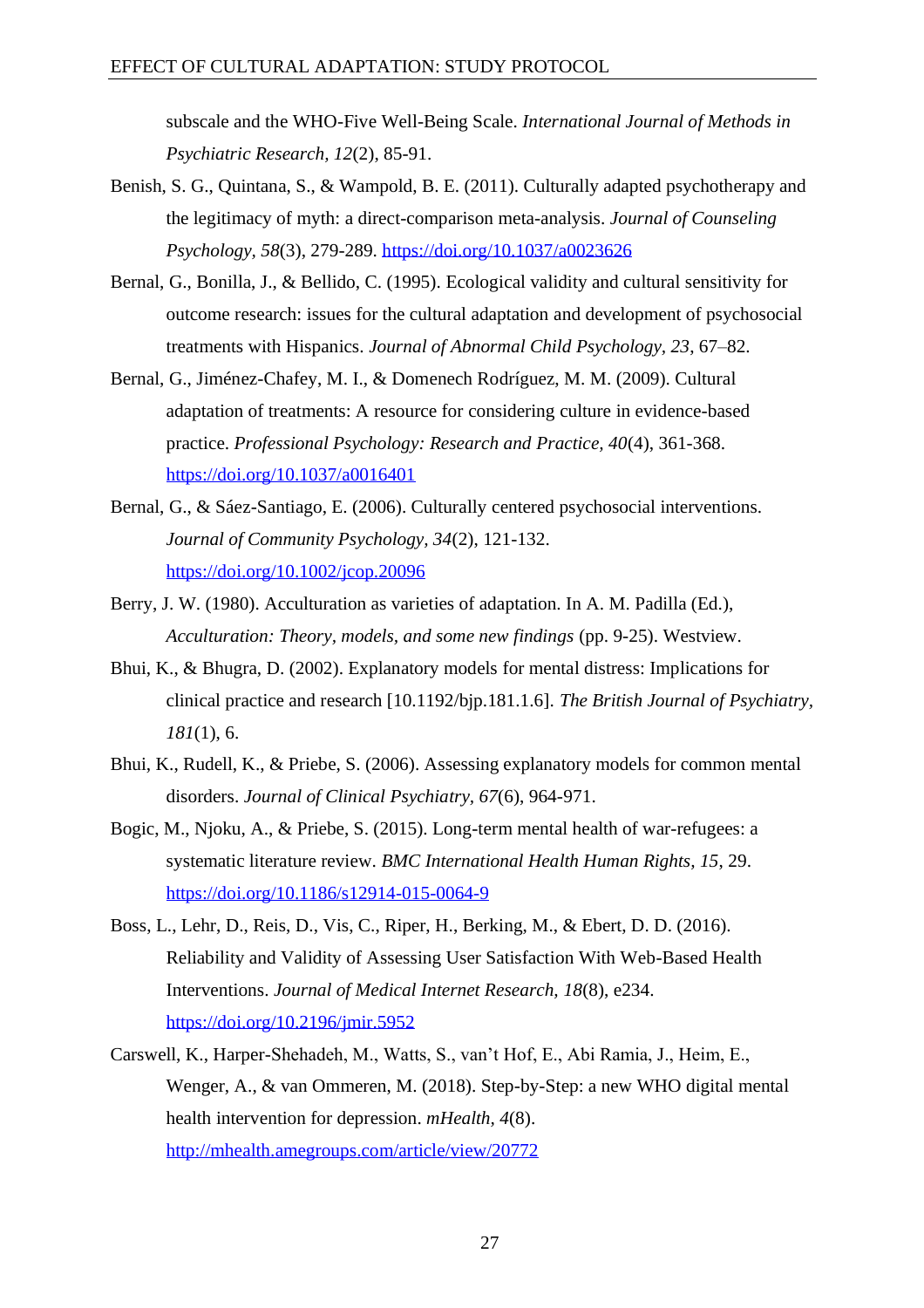- Charlson, F. J., Flaxman, A., Ferrari, A. J., Vos, T., Steel, Z., & Whiteford, H. A. (2016). Post-traumatic stress disorder and major depression in conflict-affected populations: an epidemiological model and predictor analysis. *Global Mental Health, 3*, Article e4. <https://doi.org/10.1017/gmh.2015.26>
- Collins, L. M. (2018). *Optimization of behavioral, biobehavioral, and biomedical interventions. The Multiphase Optimization Strategy (MOST)*. Springer International Publishing AG.
- Cuijpers, P., Karyotaki, E., Reijnders, M., Purgato, M., & Barbui, C. (2018). Psychotherapies for depression in low- and middle-income countries: a meta-analysis. *World Psychiatry, 17*(1), 90-101.<https://doi.org/10.1002/wps.20493>
- Czachowski, S., Seed, P., Schofield, P., & Ashworth, M. (2011). Measuring psychological change during cognitive behaviour therapy in primary care: a polish study using 'PSYCLOPS' (Psychological Outcome Profiles). *PLoS One, 6*(12), e27378. <https://doi.org/10.1371/journal.pone.0027378>
- de Graaff, A. M., Cuijpers, P., Acarturk, C., Bryant, R., Burchert, S., Fuhr, D. C., Huizink, A. C., de Jong, J., Kieft, B., Knaevelsrud, C., McDaid, D., Morina, N., Park, A. L., Uppendahl, J., Ventevogel, P., Whitney, C., Wiedemann, N., Woodward, A., & Sijbrandij, M. (2020). Effectiveness of a peer-refugee delivered psychological intervention to reduce psychological distress among adult Syrian refugees in the Netherlands: study protocol. *European Journal of Psychotraumatology, 11*(1), 1694347.<https://doi.org/10.1080/20008198.2019.1694347>
- de Jong, J. T., Komproe, I. H., & Van Ommeren, M. (2003). Common mental disorders in postconflict settings. *The Lancet, 361*(9375), 2128-2130. [https://doi.org/10.1016/S0140-6736\(03\)13692-6](https://doi.org/10.1016/S0140-6736(03)13692-6)
- Demyttenaere, K., Bruffaerts, R., Posada-Villa, J., Gasquet, I., Kovess, V., Lepine, J. P., Angermeyer, M. C., Bernert, S., de Girolamo, G., Morosini, P., Polidori, G., Kikkawa, T., Kawakami, N., Ono, Y., Takeshima, T., Uda, H., Karam, E. G., Fayyad, J. A., Karam, A. N., Mneimneh, Z. N., Medina-Mora, M. E., Borges, G., Lara, C., de Graaf, R., Ormel, J., Gureje, O., Shen, Y., Huang, Y., Zhang, M., Alonso, J., Haro, J. M., Vilagut, G., Bromet, E. J., Gluzman, S., Webb, C., Kessler, R. C., Merikangas, K. R., Anthony, J. C., Von Korff, M. R., Wang, P. S., Brugha, T. S., Aguilar-Gaxiola, S., Lee, S., Heeringa, S., Pennell, B. E., Zaslavsky, A. M., Ustun, T. B., & Chatterji, S. (2004). Prevalence, severity, and unmet need for treatment of mental disorders in the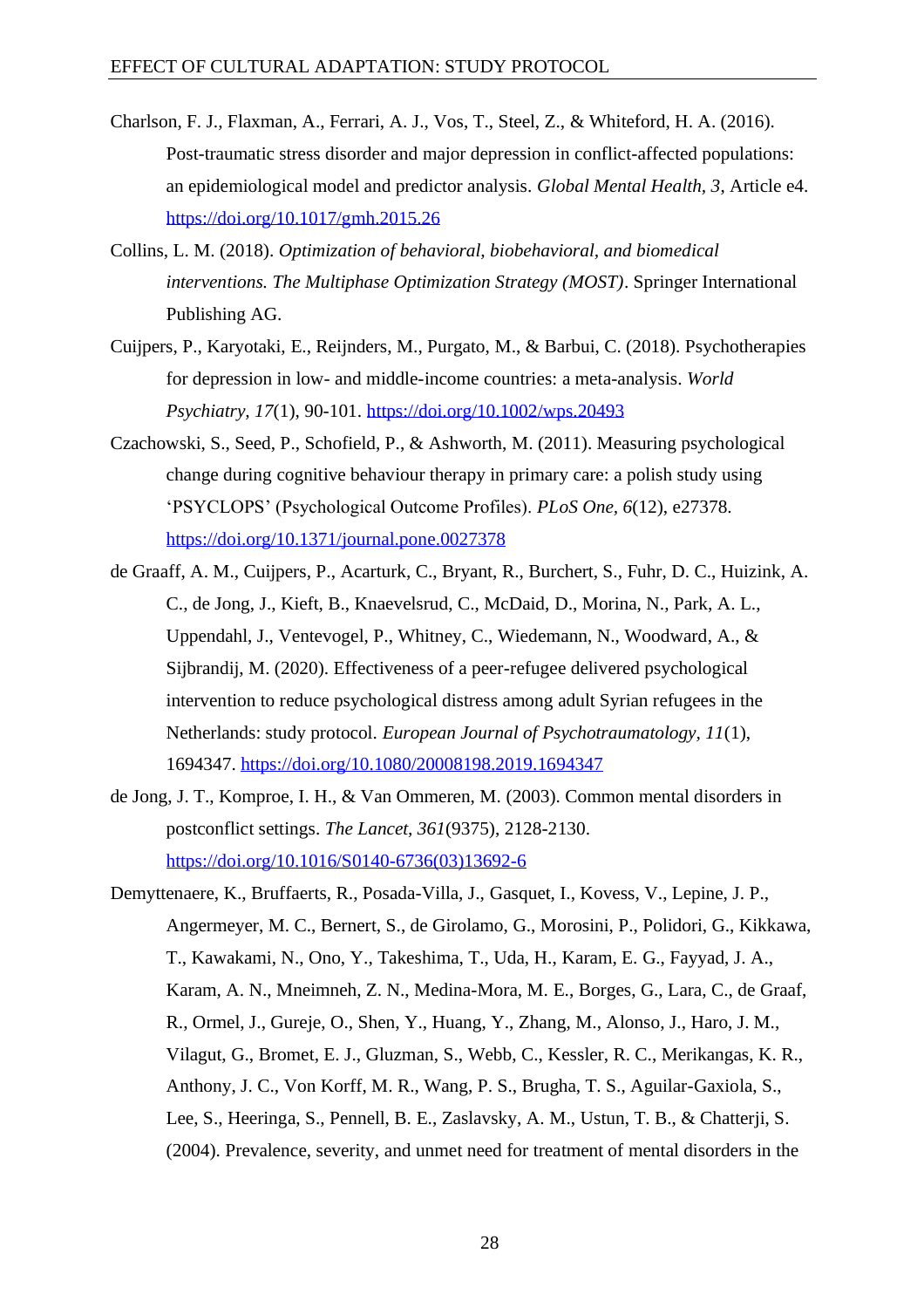World Health Organization World Mental Health Surveys. *JAMA, 291*(21), 2581- 2590.<https://doi.org/10.1001/jama.291.21.2581>

- Derogatis, L. R., Lipman, R. S., Rickels, K., Uhlenhuth, E. H., & Covi, L. (1974). The Hopkins Symptom Checklist (HSCL): a self-report symptom inventory. *Behav Sci, 19*(1), 1-15.
- Enck, P., Bingel, U., Schedlowski, M., & Rief, W. (2013). The placebo response in medicine: minimize, maximize or personalize? *Nature Reviews Drug Discovery, 12*(3), 191-204. <https://doi.org/10.1038/nrd3923>
- Fassaert, T., De Wit, M. A., Tuinebreijer, W. C., Wouters, H., Verhoeff, A. P., Beekman, A. T., & Dekker, J. (2009). Psychometric properties of an interviewer-administered version of the Kessler Psychological Distress scale (K10) among Dutch, Moroccan and Turkish respondents. *International Journal of Methods in Psychiatric Research, 18*(3), 159-168.<https://doi.org/10.1002/mpr.288>
- Franz, M., Lujić, C., Koch, E., Wüsten, B., Yürük, N., & Gallhofer, B. (2007). Subjektive Krankheitskonzepte türkischer Migranten mit psychischen Störungen - Besonderheiten im Vergleich zu deutschen Patienten [Subjective illness beliefs of Turkish migrants with mental disorders - Specific characteristics compared to German patients [Subjective Illness Beliefs of Turkish Migrants with Mental Disorders - Specific Characteristics Compared to German Patients]. *Psychiatrische Praxis, 34*(07), 332-338.<https://doi.org/10.1055/s-2007-971015>
- Gaab, J., Kossowsky, J., Ehlert, U., & Locher, C. (2019). Effects and components of placebos with a psychological treatment rationale – three randomized-controlled studies. *Scientific Reports, 9*(1), 1421.<https://doi.org/10.1038/s41598-018-37945-1>
- Gibson, M. A. (2001). Immigrant adaptation and patterns of acculturation. *Human Development, 44*(1), 19-23.<http://www.karger.com/DOI/10.1159/000057037>
- Gomez Penedo, J. M., Berger, T., Grosse Holtforth, M., Krieger, T., Schroder, J., Hohagen, F., Meyer, B., Moritz, S., & Klein, J. P. (2019). The Working Alliance Inventory for guided Internet interventions (WAI-I). *Journal of Clinical Psychology*. <https://doi.org/10.1002/jclp.22823>
- Griner, D., & Smith, T. B. (2006). Culturally adapted mental health intervention: A metaanalytic review. *Psychotherapy (Chic), 43*(4), 531-548. [https://doi.org/10.1037/0033-](https://doi.org/10.1037/0033-3204.43.4.531) [3204.43.4.531](https://doi.org/10.1037/0033-3204.43.4.531)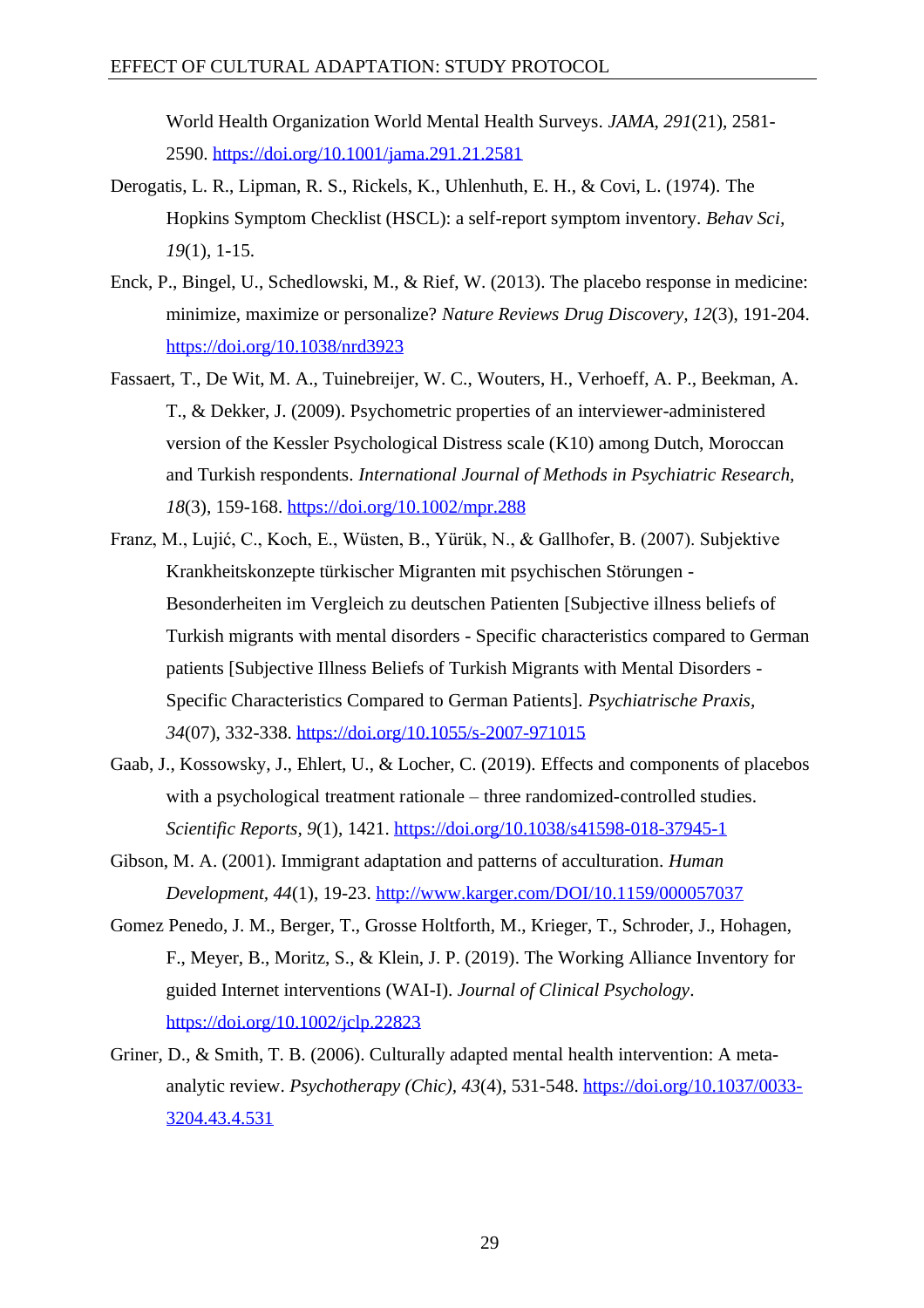- Hall, G. C. N., Ibaraki, A. Y., Huang, E. R., Marti, C. N., & Stice, E. (2016). A meta-analysis of cultural adaptations of psychological interventions. *Behavior Therapy, 47*(6), 993- 1014.<https://doi.org/10.1016/j.beth.2016.09.005>
- Haroz, E. E., Ritchey, M., Bass, J. K., Kohrt, B. A., Augustinavicius, J., Michalopoulos, L., Burkey, M. D., & Bolton, P. (2017). How is depression experienced around the world? A systematic review of qualitative literature. *Social Science & Medicine, 183*, 151-162.<https://doi.org/10.1016/j.socscimed.2016.12.030>
- Harper Shehadeh, M., Abi Ramia, J., Cuijpers, P., El Chammay, R., Heim, E., Kheir, W., Saeed, K., van Ommeren, M., van't Hof, E., Watts, S., Wenger, A., Zoghbi, E., & Carswell, K. (2020). Step-by-Step, an e-mental health intervention for depression: a mixed methods pilot study from Lebanon [Original Research]. *Frontiers in Psychiatry, 10*(986).<https://doi.org/10.3389/fpsyt.2019.00986>
- Harper Shehadeh, M., Heim, E., Chowdhary, N., Maercker, A., & Albanese, E. (2016). Cultural adaptation of minimally guided interventions for common mental disorders: A systematic review and meta-analysis [Original Paper]. *JMIR Mental Health, 3*(3), e44.<https://doi.org/10.2196/mental.5776>
- Hassan, G., Kirmayer, L. J., A., M.-B., Quosh, C., El Chammay, R., Deville-Stoetzel, J. B., Youssef, A., Jefee-Bahloul, H., Barkeel-Oteo, A., Coutts, A., Song, S., & Ventevogel, P. (2015). *Culture, context and the mental health and psychosocial wellbeing of Syrians: a review for mental health and psychosocial support staff working with syrians affected by armed conflict.* UNHCR.<https://www.unhcr.org/55f6b90f9.pdf>
- Heim, E., & Kohrt, B. A. (2019). Cultural adaptation of scalable psychological interventions: a new conceptual framework. *Clinical Psychology in Europe, 1*(4), e37679. <https://doi.org/10.32872/cpe.v1i4.37679>
- Henrich, J., Heine, S. J., & Norenzayan, A. (2010). The weirdest people in the world? *Behavioral and Brain Sciences, 33*(2-3), 61-83. <https://doi.org/10.1017/S0140525X0999152X>
- Hussain-Gambles, M., Atkin, K., & Leese, B. (2004). Why ethnic minority groups are underrepresented in clinical trials: a review of the literature. *Health Soc Care Community, 12*(5), 382-388.<https://doi.org/10.1111/j.1365-2524.2004.00507.x>
- Hyseni Duraku, Z., Kelmendi, K., & Jemini-Gashi, L. (2018). Associations of psychological distress, sleep, and self-esteem among Kosovar adolescents. *International Journal of Adolescence and Youth, 23*(4), 511-519. <https://doi.org/10.1080/02673843.2018.1450272>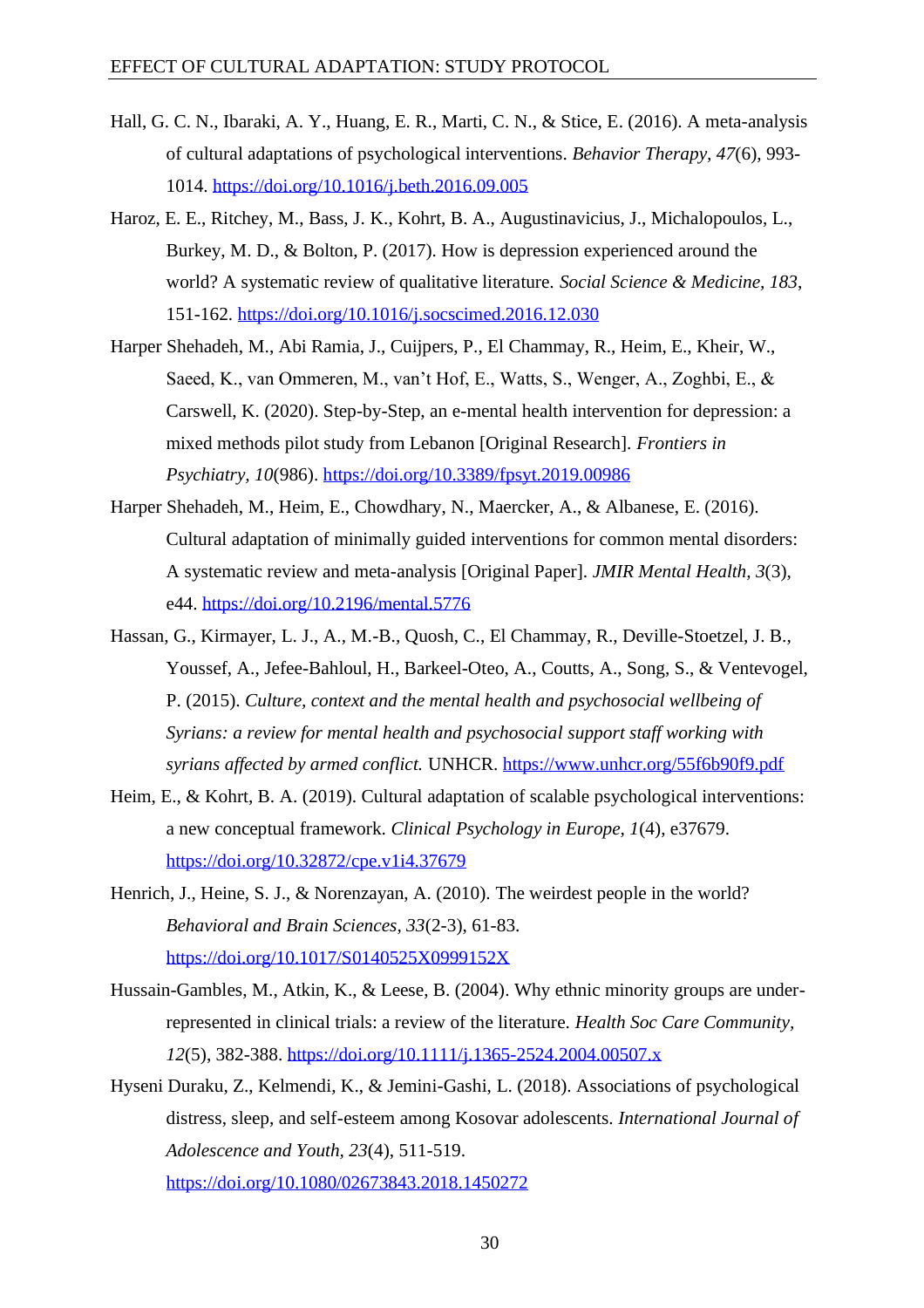- Kayrouz, R., Dear, B. F., Karin, E., & Titov, N. (2016). Facebook as an effective recruitment strategy for mental health research of hard to reach populations. *Internet Interventions, 4*, 1-10. [https://doi.org/https://doi.org/10.1016/j.invent.2016.01.001](https://doi.org/https:/doi.org/10.1016/j.invent.2016.01.001)
- Kessler, R. C., Andrews, G., Colpe, L. J., Hiripi, E., Mroczek, D. K., Normand, S. L., Walters, E. E., & Zaslavsky, A. M. (2002). Short screening scales to monitor population prevalences and trends in non-specific psychological distress. *Psychological Medicine, 32*(6), 959-976.
- Kirmayer, L. J. (2007). Psychotherapy and the cultural concept of the person. *Transcultural Psychiatry, 44*(2), 232-257.<https://doi.org/10.1177/1363461506070794>
- Kleinman, A. M. (1977). Depression, somatization and the 'new cross-cultural psychiatry'. *Social Science & Medicine, 11*, 3-10.
- Kohrt, B. A., & Hruschka, D. J. (2010). Nepali concepts of psychological trauma: The role of idioms of distress, ethnopsychology, and ethnophysiology in alleviating suffering and preventing stigma. *Culture, Medicine and Psychiatry, 34*(2), 10.1007/s11013-11010- 19170-11012.<https://doi.org/10.1007/s11013-010-9170-2>
- Kohrt, B. A., Rasmussen, A., Kaiser, B. N., Haroz, E. E., Maharjan, S. M., Mutamba, B. B., de Jong, J. T., & Hinton, D. E. (2014). Cultural concepts of distress and psychiatric disorders: Literature review and research recommendations for global mental health epidemiology. *International Journal of Epidemiology, 43*(2), 365-406. <https://doi.org/10.1093/ije/dyt227>
- Lang, A. J., & Stein, M. B. (2005). An abbreviated PTSD checklist for use as a screening instrument in primary care. *Behaviour Research and Therapy, 43*(5), 585-594. [https://doi.org/https://doi.org/10.1016/j.brat.2004.04.005](https://doi.org/https:/doi.org/10.1016/j.brat.2004.04.005)
- Larsen, D. L., Attkisson, C. C., Hargreaves, W. A., & Nguyen, T. D. (1979). Assessment of client/patient satisfaction: development of a general scale. *Evaluation and Program Planning, 2*(3), 197-207.
- Lemmens, L., Muller, V., Arntz, A., & Huibers, M. J. H. (2016). Mechanisms of change in psychotherapy for depression: An empirical update and evaluation of research aimed at identifying psychological mediators. *Clinical Psychology Review, 50*, 95-107. <https://doi.org/10.1016/j.cpr.2016.09.004>
- Lohaus, A., & Schmitt, G. M. (1989). *Kontrollüberzeugungen zu Krankheit und Gesundheit [Locus of Control Inventory for Illness and Health]*. Hogrefe.
- Lopes Cardozo, B., Holtz, T. H., Kaiser, R., Gotway, C. A., Ghitis, F., Toomey, E., & Salama, P. (2005). The mental health of expatriate and Kosovar Albanian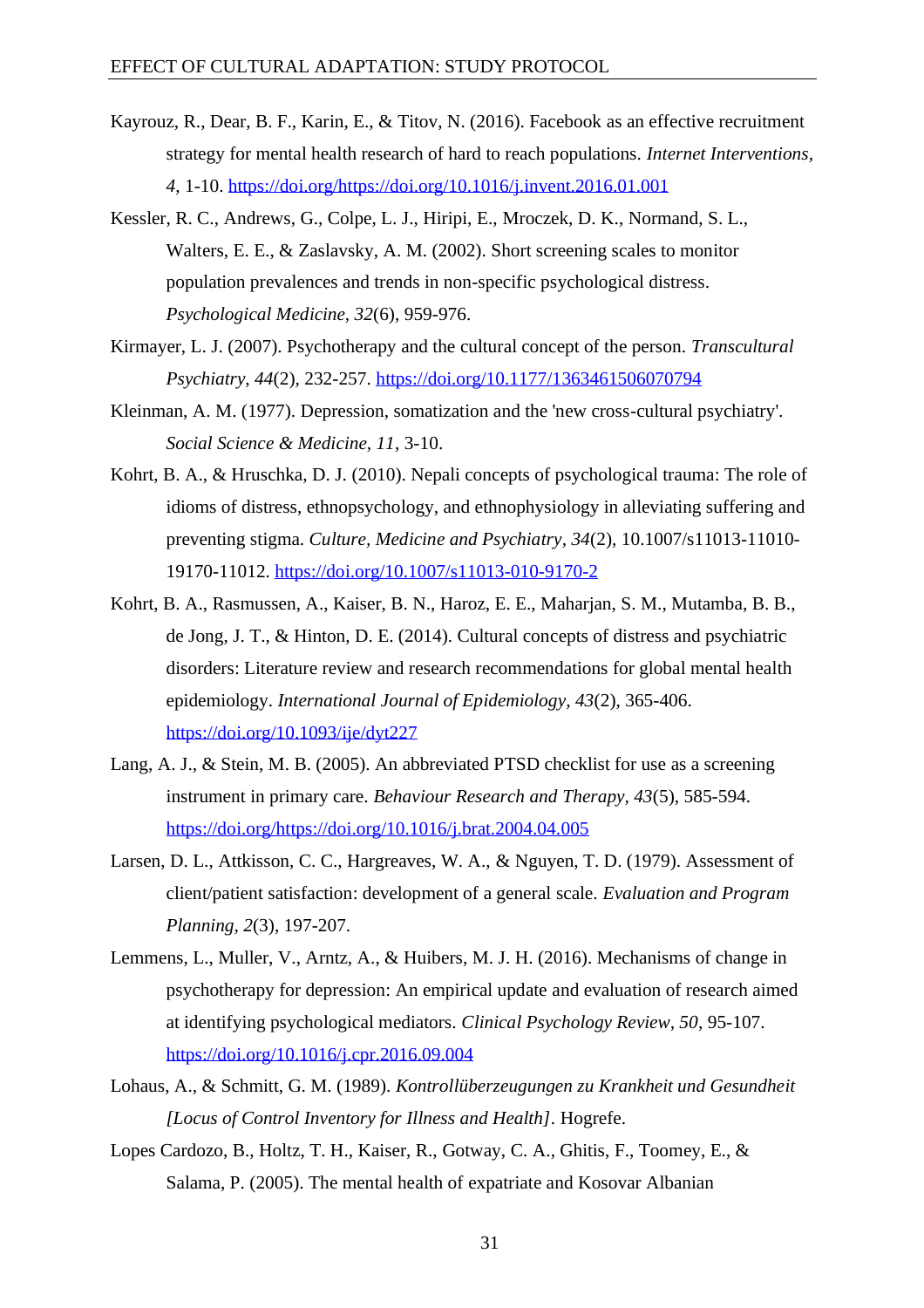humanitarian aid workers. *Disasters, 29*(2), 152-170. [https://doi.org/10.1111/j.0361-](https://doi.org/10.1111/j.0361-3666.2005.00278.x) [3666.2005.00278.x](https://doi.org/10.1111/j.0361-3666.2005.00278.x)

- MacKinnon, D. P., Fairchild, A. J., & Fritz, M. S. (2006). Mediation Analysis. *Annual Review of Psychology, 58*(1), 593-614. <https://doi.org/10.1146/annurev.psych.58.110405.085542>
- Moss-Morris, R., Weinman, J., Petrie, K., Horne, R., Cameron, L., & Buick, D. (2002). The Revised Illness Perception Questionnaire (IPQ-R). *Psychology & Health, 17*(1), 1-16. <https://doi.org/10.1080/08870440290001494>
- Munder, T., Flückiger, C., Leichsenring, F., Abbass, A. A., Hilsenroth, M. J., Luyten, P., Rabung, S., Steinert, C., & Wampold, B. E. (2018). Is psychotherapy effective? A reanalysis of treatments for depression. *Epidemiology and Psychiatric Sciences*, 1-7. <https://doi.org/10.1017/S2045796018000355>
- Munder, T., Wilmers, F., Leonhart, R., Linster, H. W., & Barth, J. (2010). Working Alliance Inventory-Short Revised (WAI-SR): Psychometric properties in outpatients and inpatients. *Clinical Psychology & Psychotherapy, 17*(3), 231-239. <https://doi.org/10.1002/cpp.658>
- Naslund, J. A., Aschbrenner, K. A., Araya, R., Marsch, L. A., Unutzer, J., Patel, V., & Bartels, S. J. (2017). Digital technology for treating and preventing mental disorders in low-income and middle-income countries: a narrative review of the literature. *Lancet Psychiatry, 4*(6), 486-500. [https://doi.org/10.1016/s2215-0366\(17\)30096-2](https://doi.org/10.1016/s2215-0366(17)30096-2)
- Patel, V., Araya, R., Chowdhary, N., King, M., Kirkwood, B., Nayak, S., Simon, G., & Weiss, H. (2008). Detecting common mental disorders in primary care in India: a comparison of five screening questionnaires. *Psychol Med, 38*, 221 - 228.
- Patel, V., Saxena, S., Lund, C., Thornicroft, G., Baingana, F., Bolton, P., Chisholm, D., Collins, P. Y., Cooper, J. L., Eaton, J., Herrman, H., Herzallah, M. M., Huang, Y., Jordans, M. J. D., Kleinman, A., Medina-Mora, M. E., Morgan, E., Niaz, U., Omigbodun, O., Prince, M., Rahman, A., Saraceno, B., Sarkar, B. K., De Silva, M., Singh, I., Stein, D. J., Sunkel, C., & Unützer, J. (2018). The Lancet Commission on global mental health and sustainable development. *The Lancet*. [https://doi.org/10.1016/S0140-6736\(18\)31612-X](https://doi.org/10.1016/S0140-6736(18)31612-X)
- Preacher, K. J., & Hayes, A. F. (2004). SPSS and SAS procedures for estimating indirect effects in simple mediation models [Article]. *Behavior Research Methods, Instruments, and Computers, 36*(4), 717-731.<https://doi.org/10.3758/BF03206553>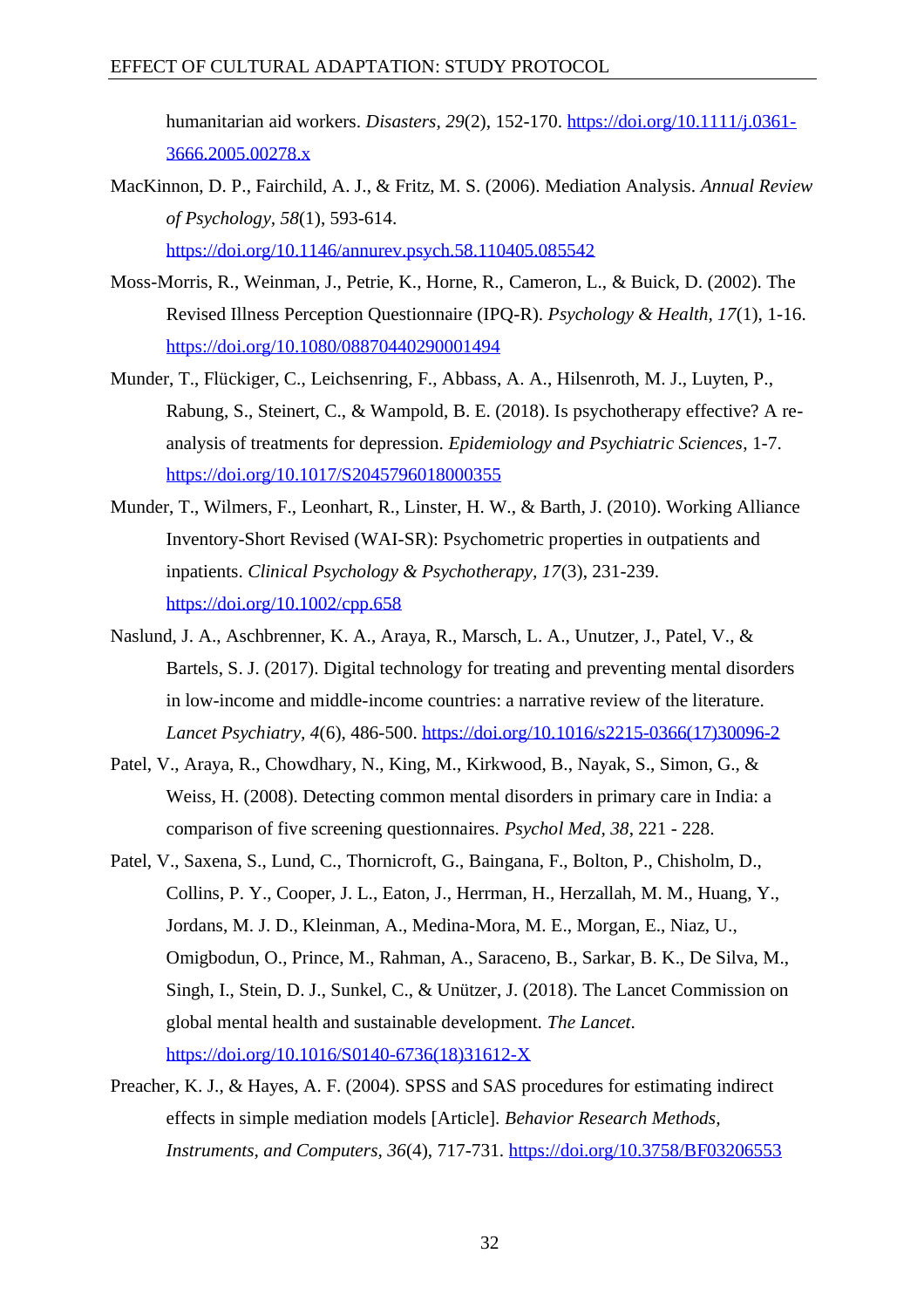- Price, M., Szafranski, D. D., van Stolk-Cooke, K., & Gros, D. F. (2016). Investigation of abbreviated 4 and 8 item versions of the PTSD Checklist 5. *Psychiatry Research, 239*, 124-130.<https://doi.org/10.1016/j.psychres.2016.03.014>
- Priebe, S., Bogic, M., Ajdukovic, D., Franciskovic, T., Galeazzi, G. M., Kucukalic, A., Lecic-Tosevski, D., Morina, N., Popovski, M., Wang, D., & Schutzwohl, M. (2010). Mental disorders following war in the Balkans: a study in 5 countries. *Archives of General Psychiatry, 67*(5), 518-528.<https://doi.org/10.1001/archgenpsychiatry.2010.37>
- Priebe, S., Giacco, D., & El-Nagib, R. (2016). *Public health aspects of mental health among migrants and refugees: A review of the evidence on mental health care for refugees, asylum seekers and irregular migrants in the WHO European region. (Health Evidence Network Synthesis Report, No. 47.)*. <https://www.ncbi.nlm.nih.gov/books/NBK391045/>
- Rehm, J., Üstün, T. B., Saxena, S., Nelson, C. B., Chatterji, S., Ivis, F., & Adlaf, E. D. (1999). On the development and psychometric testing of the WHO screening instrument to assess disablement in the general population. *International Journal of Methods in Psychiatric Research, 8*(2), 110-122.<https://doi.org/10.1002/mpr.61>
- Reich, H., Bockel, L., & Mewes, R. (2015). Motivation for psychotherapy and illness beliefs in Turkish immigrant inpatients in Germany: results of a cultural comparison study. *J Racial Ethn Health Disparities, 2*(1), 112-123. [https://doi.org/10.1007/s40615-014-](https://doi.org/10.1007/s40615-014-0054-y) [0054-y](https://doi.org/10.1007/s40615-014-0054-y)
- Reich, H., Zürn, D., & Mewes, R. (2019). Engaging Turkish immigrants in psychotherapy: Development and pilot RCT of a culture - tailored, web - based intervention. (Manuscript submitted for publication).
- Resnicow, K., Baranowski, T., Ahluwalia, J. S., & Braithwaite, R. L. (1999). Cultural sensitivity in public health: defined and demystified. *Ethnicity & Disease, 9*(1), 10-21.
- Ryder, A. G., Alden, L., & Paulhus, D. L. (2000). Is acculturation unidimensional or bidimensional?: A head-to-head comparison in the prediction of demographics, personality, self-identity, and adjustment. *Journal of Personality and Social Psychology, 79*, 49-65.
- Ryder, A. G., & Chentsova-Dutton, Y. E. (2015). Cultural clinical psychology: From cultural scripts to contextualized treatments. In L. J. Kirmayer, R. Lemelson, & C. A. Cummings (Eds.), *Re-Visioning Psychiatry*. Cambridge University Press.
- Salamanca-Sanabria, A., Richards, D., & Timulak, L. (2019). Adapting an internet-delivered intervention for depression for a Colombian college student population: An illustration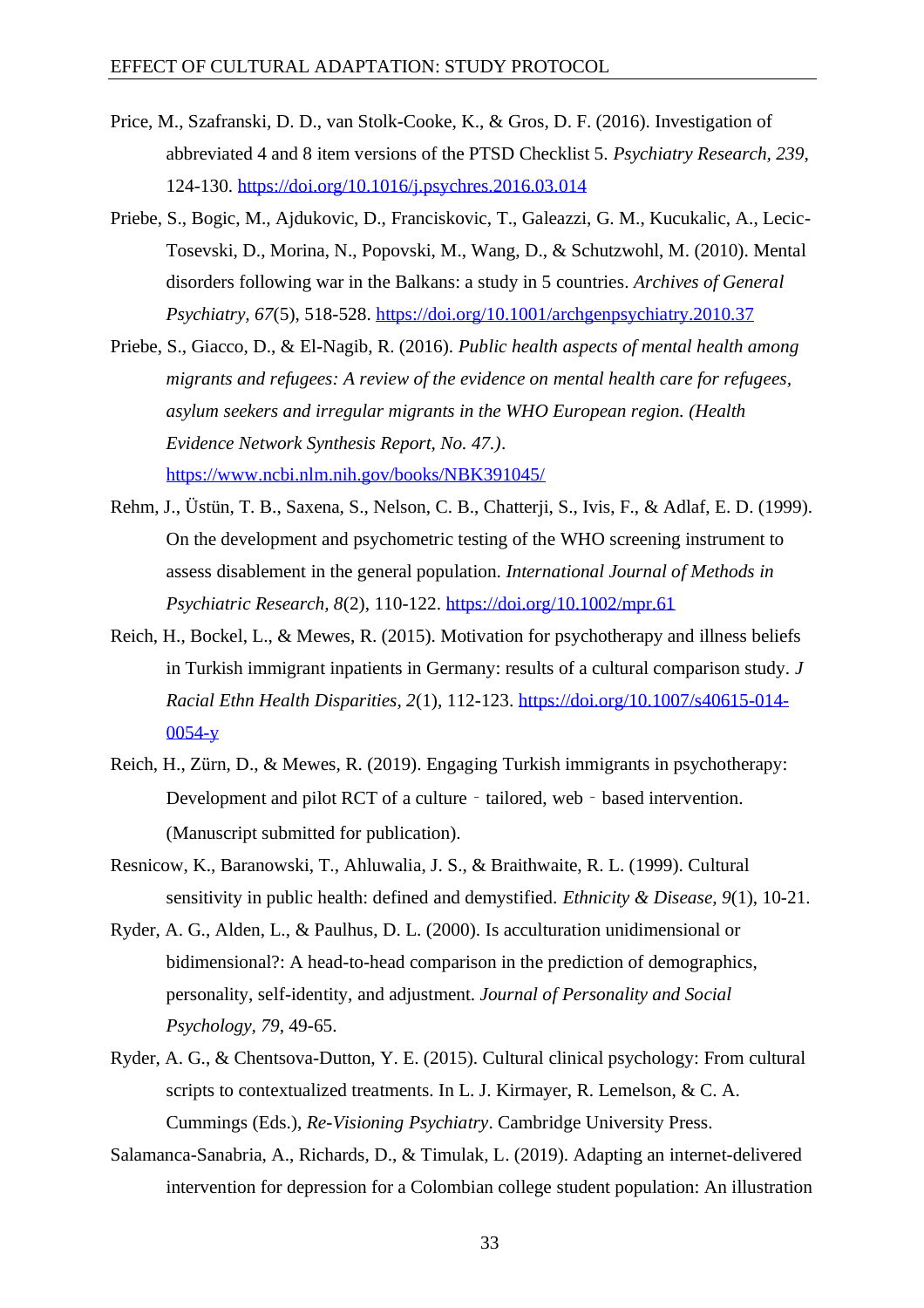of an integrative empirical approach. *Internet Interventions, 15*, 76-86. <https://doi.org/10.1016/j.invent.2018.11.005>

- Schick, M., Morina, N., Klaghofer, R., Schnyder, U., & Müller, J. (2013). Trauma, mental health, and intergenerational associations in Kosovar Families 11 years after the war [PTSD; trauma; Kosovo; war; intergenerational; children; parents]. *2013*. <https://doi.org/10.3402/ejpt.v4i0.21060>
- Schröder, J., Berger, T., Westermann, S., Klein, J. P., & Moritz, S. (2016). Internet interventions for depression: new developments. *Dialogues in clinical neuroscience, 18*(2), 203-212.
- Schwartz, S. J., Unger, J. B., Zamboanga, B. L., & Szapocznik, J. (2010). Rethinking the concept of acculturation: Implications for theory and research. *American Psychologist, 65*(4), 237-251.<https://doi.org/10.1037/a0019330>
- Shala, M., Morina, N., Burchert, S., Cerga-Pashoja, A., Knaevelsrud, C., Maercker, A., & Heim, E. (2020). Cultural adaptation of Hap-pas-Hapi, an internet and mobile-based intervention for the treatment of depression among Albanian immigrants in Switzerland and Germany (Manuscript submitted for publication).
- Shala, M., Morina, N., Salis Gross, C., Maercker, A., & Heim, E. (2020). A point in the heart: concepts of emotional distress among Albanian-speaking immigrants in Switzerland. *Culture, Medicine, and Psychiatry, 40*, 1–34. [https://doi.org/10.1007/s11013-019-](https://doi.org/10.1007/s11013-019-09638-5) [09638-5](https://doi.org/10.1007/s11013-019-09638-5)
- Sijbrandij, M., Acarturk, C., Bird, M., Bryant, R. A., Burchert, S., Carswell, K., de Jong, J., Dinesen, C., Dawson, K. S., El Chammay, R., van Ittersum, L., Jordans, M., Knaevelsrud, C., McDaid, D., Miller, K., Morina, N., Park, A. L., Roberts, B., van Son, Y., Sondorp, E., Pfaltz, M. C., Ruttenberg, L., Schick, M., Schnyder, U., van Ommeren, M., Ventevogel, P., Weissbecker, I., Weitz, E., Wiedemann, N., Whitney, C., & Cuijpers, P. (2017). Strengthening mental health care systems for Syrian refugees in Europe and the Middle East: integrating scalable psychological interventions in eight countries. *European Journal of Psychotraumatology, 8*(sup2), 1388102.<https://doi.org/10.1080/20008198.2017.1388102>
- Singla, D. R., Kohrt, B. A., Murray, L. K., Anand, A., Chorpita, B. F., & Patel, V. (2017). Psychological treatments for the world: lessons from low- and middle-income countries. *Annual Review of Clinical Psychology, 13*(1), 149-181. <https://doi.org/10.1146/annurev-clinpsy-032816-045217>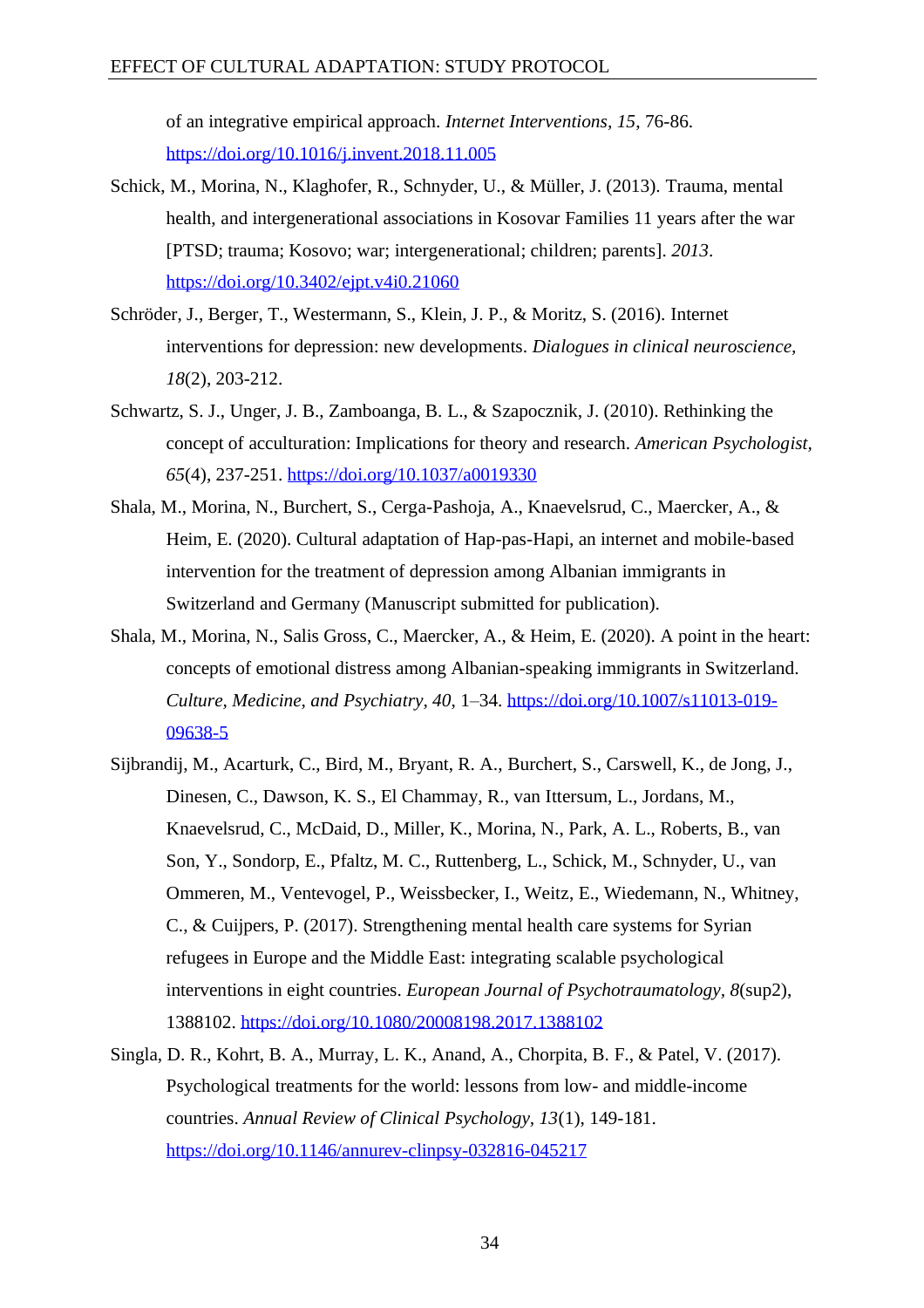- Smith, M. L., & Glass, G. V. (1977). Meta-analysis of psychotherapy outcome studies. *American Psychologist, 32*(9), 752-760.
- Smith, T. B., Domenech Rodríguez, M., & Bernal, G. (2011). Culture. *Journal of Clinical Psychology, 67*(2), 166-175.<https://doi.org/10.1002/jclp.20757>
- Sulaiman-Hill, C. M. R., & Thompson, S. C. (2010). Selecting instruments for assessing psychological wellbeing in Afghan and Kurdish refugee groups. *BMC Res Notes, 3*(1), 237.<https://doi.org/10.1186/1756-0500-3-237>
- Thornicroft, G., Chatterji, S., Evans-Lacko, S., Gruber, M., Sampson, N., Aguilar-Gaxiola, S., Al-Hamzawi, A., Alonso, J., Andrade, L., Borges, G., Bruffaerts, R., Bunting, B., de Almeida, J. M., Florescu, S., de Girolamo, G., Gureje, O., Haro, J. M., He, Y., Hinkov, H., Karam, E., Kawakami, N., Lee, S., Navarro-Mateu, F., Piazza, M., Posada-Villa, J., de Galvis, Y. T., & Kessler, R. C. (2017). Undertreatment of people with major depressive disorder in 21 countries. *The British Journal of Psychiatry, 210*(2), 119-124.<https://doi.org/10.1192/bjp.bp.116.188078>
- Turrini, G., Purgato, M., Ballette, F., Nosè, M., Ostuzzi, G., & Barbui, C. (2017). Common mental disorders in asylum seekers and refugees: umbrella review of prevalence and intervention studies [journal article]. *International Journal of Mental Health Systems, 11*(1), 51.<https://doi.org/10.1186/s13033-017-0156-0>
- Ünlü Ince, B., Cuijpers, P., van 't Hof, E., van Ballegooijen, W., Christensen, H., & Riper, H. (2013). Internet-based, culturally sensitive, problem-solving therapy for Turkish migrants with depression: randomized controlled trial. *Journal of Medical Internet Research, 15*(10), e227.<https://doi.org/10.2196/jmir.2853>
- van Ginneken, N., Lewin, S., Rao, G., Meera, S., Pian, J., Chandrashekar, S., & Patel, V. (2013). Non-specialist health worker interventions for the care of mental, neurological and substance-abuse disorders in low- and middle-income countries. *Cochrane Database Syst Rev, 11*.
- van Straten, A., Cuijpers, P., & Smits, N. (2008). Effectiveness of a web-based self-help intervention for symptoms of depression, anxiety, and stress: randomized controlled trial [Original Paper]. *Journal of Medical Internet Research, 10*(1), e7. <https://doi.org/10.2196/jmir.954>
- Vickerstaff, V., Ambler, G., King, M., Nazareth, I., & Omar, R. Z. (2015). Are multiple primary outcomes analysed appropriately in randomised controlled trials? A review. *Contemporary Clinical Trials, 45*, 8-12.<https://doi.org/10.1016/j.cct.2015.07.016>